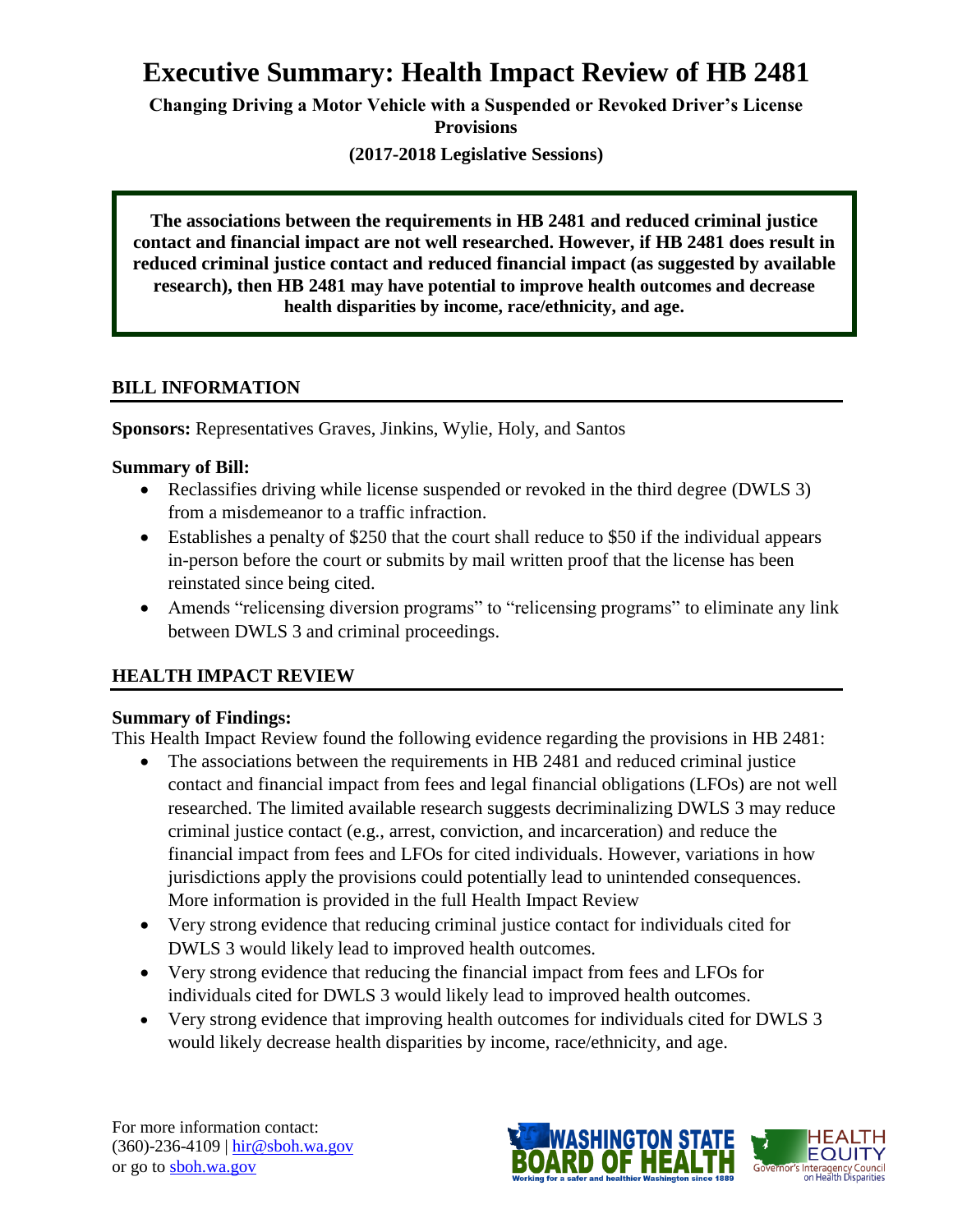# **Health Impact Review of HB 2481**

**Changing Driving a Motor Vehicle with a Suspended or Revoked Driver's License Provisions**

# **January 23, 2018**

Staff Contact: Caitlin Lang

# **Contents**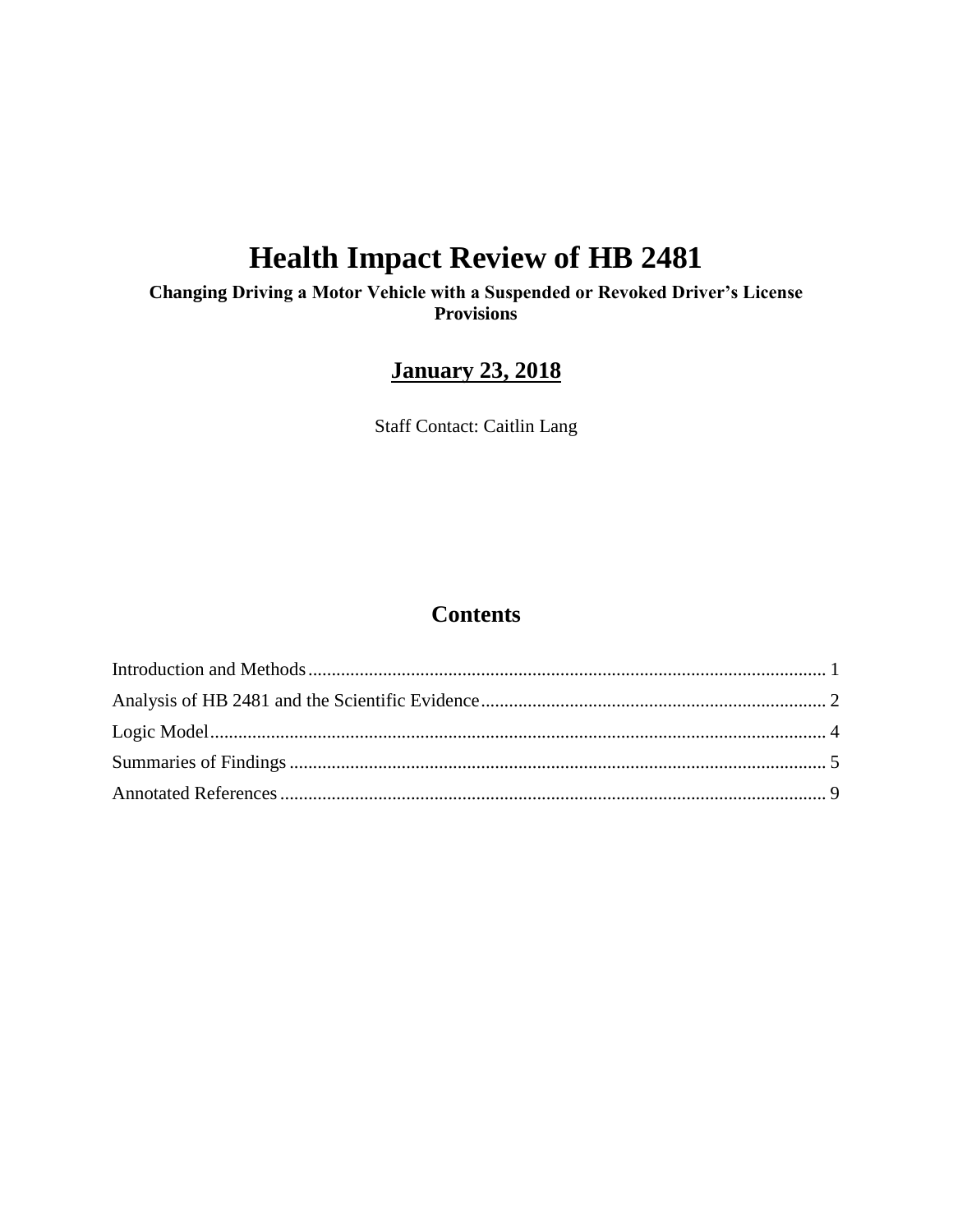# **Introduction and Methods**

<span id="page-2-0"></span>A Health Impact Review is an analysis of how a proposed legislative or budgetary change will likely impact health and health disparities in Washington State (RCW 43.20.285). For the purpose of this review 'health disparities' have been defined as the differences in disease, death, and other adverse health conditions that exist between populations (RCW 43.20.270). This document provides summaries of the evidence analyzed by State Board of Health staff during the Health Impact Review of House Bill 2481 [\(HB 2481\)](http://lawfilesext.leg.wa.gov/biennium/2017-18/Pdf/Bills/House%20Bills/2481.pdf) from the 2017-2018 legislative sessions.

Staff analyzed the content of HB 2481 and created a logic model depicting possible pathways leading from the provisions of the bill to health outcomes. We consulted with experts and contacted stakeholders with diverse perspectives on the bill. State Board of Health staff can be contacted for more information on which stakeholders were consulted on this review. We conducted objective reviews of the literature for each pathway using databases including PubMed and Google Scholar.

The following pages provide a detailed analysis of the bill including the logic model, summaries of evidence, and annotated references. The logic model is presented both in text and through a flowchart (Figure 1). The logic model includes information on the strength of the evidence for each relationship. The strength-of-evidence has been defined using the following criteria:

- **Not well researched:** the literature review yielded few if any studies or only yielded studies that were poorly designed or executed or had high risk of bias.
- **A fair amount of evidence:** the literature review yielded several studies supporting the association, but a large body of evidence was not established; or the review yielded a large body of evidence but findings were inconsistent with only a slightly larger percent of the studies supporting the association; or the research did not incorporate the most robust study designs or execution or had a higher than average risk of bias.
- **Strong evidence:** the literature review yielded a large body of evidence on the relationship (a vast majority of which supported the association) but the body of evidence did contain some contradictory findings or studies that did not incorporate the most robust study designs or execution or had a higher than average risk of bias; or there were too few studies to reach the rigor of 'very strong evidence'; or some combination of these.
- **Very strong evidence:** the literature review yielded a very large body of robust evidence supporting the association with few if any contradictory findings. The evidence indicates that the scientific community largely accepts the existence of the association.

The annotated references are only a representation of the evidence and provide examples of current research. In some cases only a few review articles or meta-analyses are referenced. One article may cite or provide analysis of dozens of other articles. Therefore the number of references included in the bibliography does not necessarily reflect the strength-of-evidence. In addition, some articles provide evidence for more than one research question so they are referenced multiple times.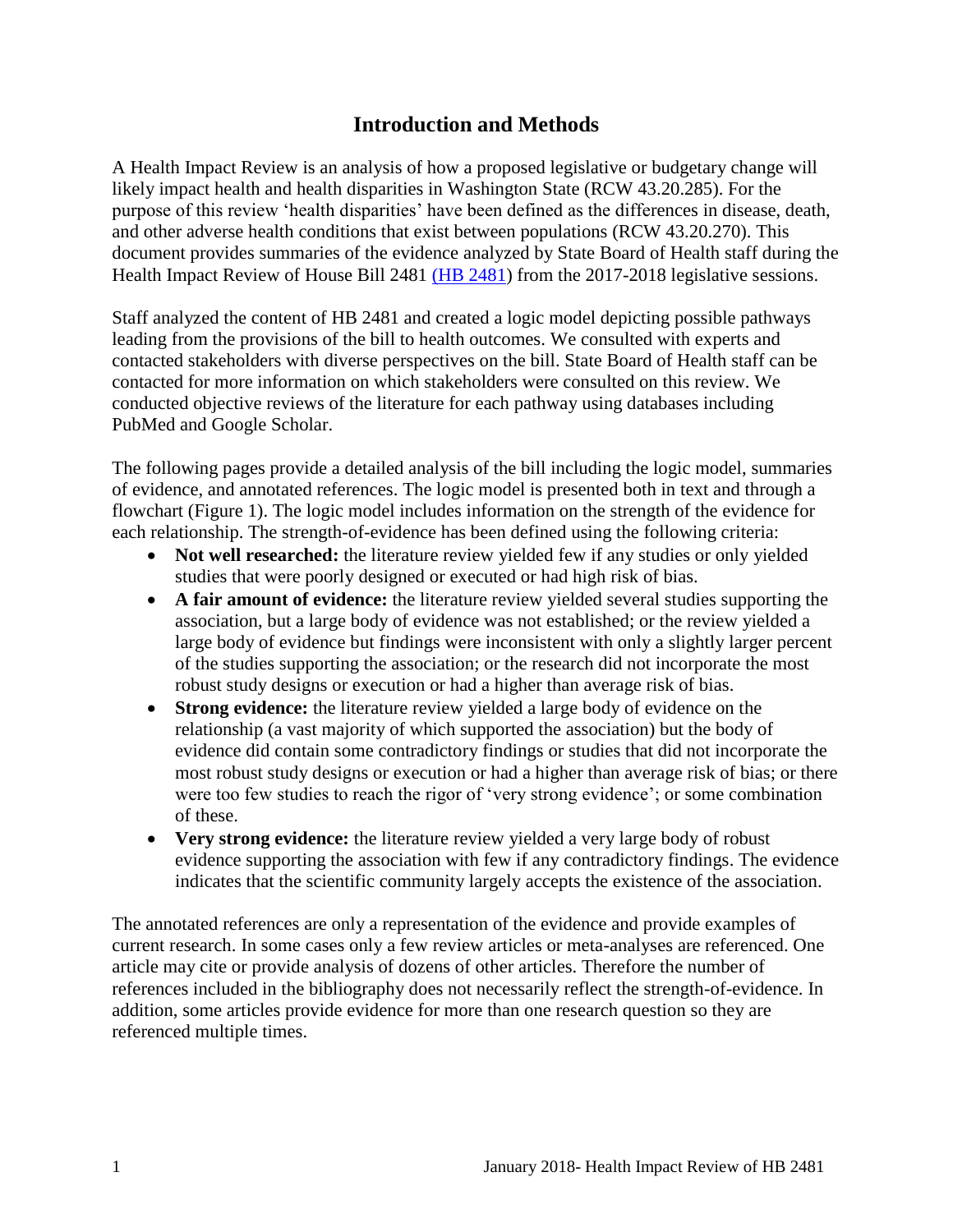# **Analysis of HB 2481 and the Scientific Evidence**

#### <span id="page-3-0"></span>*Summary of relevant background information*

- In 1993, the Washington State Legislature amended RCW [46.20.289](http://app.leg.wa.gov/rcw/default.aspx?cite=46.20.289) to include failure to pay and failure to appear as grounds for driver's license suspension. Changes were incorporated into RCW [46.20.342](http://lawfilesext.leg.wa.gov/biennium/1993-94/Pdf/Bills/Session%20Laws/House/1741-S.SL.pdf?cite=1993%20c%20501%20%C2%A7%201.) which made driving with a suspended license in the third degree a misdemeanor  $(DWLS 3).<sup>1</sup>$
- When an individual is convicted of a crime in Washington, the court has the authority to order the payment of legal financial obligations (LFOs), which may include fines, fees, and costs associated with an individual's conviction.<sup>2</sup>
- In 2005, the Washington Supreme Court ruled in the case of *City of Redmond v. Moore* that RCW 46.20.289 was unconstitutional for lack of due process, resulting in a drop in the number of licenses suspended and the number of DWLS 3 charges filed.<sup>3</sup>
- In 2006, changes were made to RCW 46.20.289 that addressed the issue identified by the Washington Supreme Court and enforcement of DWLS 3 returned to previous levels, approximately 70,000 filings.<sup>3</sup>
- In 2012, the Washington State Legislature passed  $\underline{\text{SB}}$  6284 which amended 46.20.289 by eliminating failure to pay "non-moving violations" from the list of offenses for license suspension.<sup>4</sup>

### *Summary of HB 2481*

- Reclassifies driving while license suspended or revoked in the third degree (DWLS 3) from a misdemeanor to a traffic infraction.
- Establishes a penalty of \$250 that the court shall reduce to \$50 if the individual appears in person before the court or submits by mail written proof that the license has been reinstated since being cited.
- Amends "relicensing diversion programs" to "relicensing programs" to eliminate any link between DWLS 3 and criminal proceedings.

# *Health impact of HB 2481*

The associations between the requirements in HB 2481 and reduced criminal justice contact and financial impact are not well researched. However, if HB 2481 does result in reduced criminal justice contact and reduced financial impact (as suggested by available research), then HB 2481 may have potential to improve health outcomes and decrease health disparities by income, race/ethnicity, and age.

#### *Pathways to health impacts*

The potential pathways leading from the provisions of HB 2481 to decreased health disparities are depicted in Figure 1. The associations between the provisions required by HB 2481 and reduced criminal justice contact and reduced fees and Legal Financial Obligations (LFOs) are not well researched. The limited available research suggests that whether individuals cited for DWLS 3 experience increased or reduced criminal justice contact and financial impact from associated fees is dependent on how jurisdictions apply new provisions. There is a very strong evidence that reducing criminal justice contact would likely improve health outcomes for a number of individual and intergenerational health indicators including depression, life dissatisfaction, heavy drinking status, and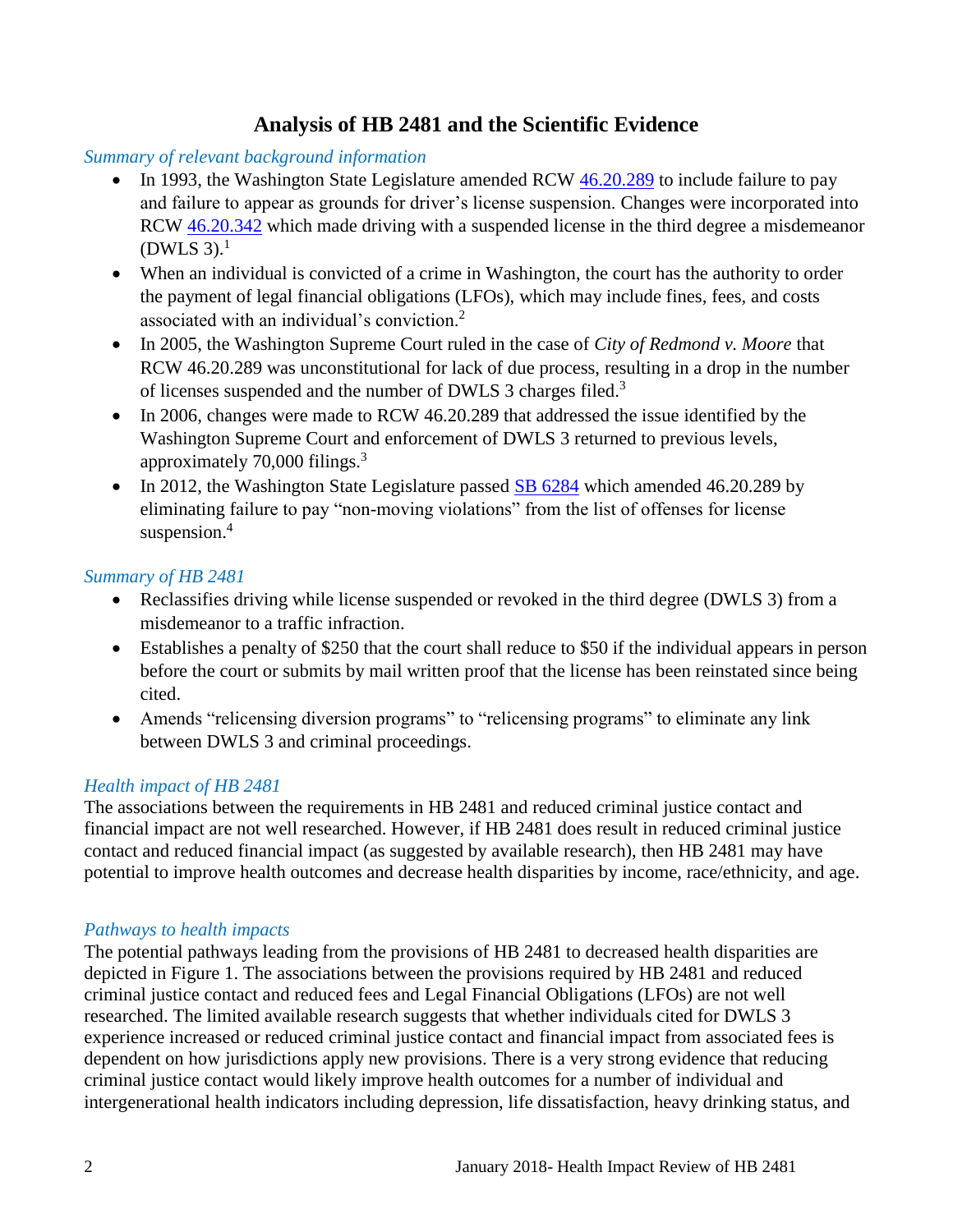smoking status.<sup>5-7</sup> There is very strong evidence that reducing the financial burden of fees and LFOs would likely improve health outcomes for a number of indicators including overall self-rated health, depression, anxiety, asthma, obesity, and high blood pressure.<sup>8-17</sup> There is very strong evidence that improving health outcomes for individuals cited for DWLS 3 would likely reduce health disparities by income,  $8-20$ , race/ethnicity<sup>[9,](#page-12-0)[11,](#page-13-0)[14,](#page-14-0)[18,](#page-15-0)[21-26](#page-16-0)</sup>, and age.<sup>[14](#page-14-0)[,27](#page-17-0)[,28](#page-18-0)</sup>

Due to time limitations we only researched the most direct connections between the provisions of the bill and decreased health disparities and did not explore the evidence for all possible pathways. For example, potential pathways that were not researched include:

 Evidence for how reducing contact with the criminal justice system impacts one's ability to secure employment and housing.

#### *Magnitude of impact*

Data from the Administrative Office of the Courts in Washington show that from 1994 to 2015 the DWLS 3 misdemeanor classification resulted in: 1,441,097 filings; 860,445 convictions; and 3,768,120 jail days sentenced.<sup>3</sup> In 2007, Washington reported DWLS 3 filings accounted for one-third of its 300,000 misdemeanor cases and amounted for more than 60% of filings in some courts.<sup>[29,](#page-19-0)[30](#page-19-1)</sup> The American Civil Liberties Union (ACLU) of Washington estimated that the cost of enforcing DWLS 3 in the state between 1994 and 2015 was more than \$1.3 billion.<sup>3</sup>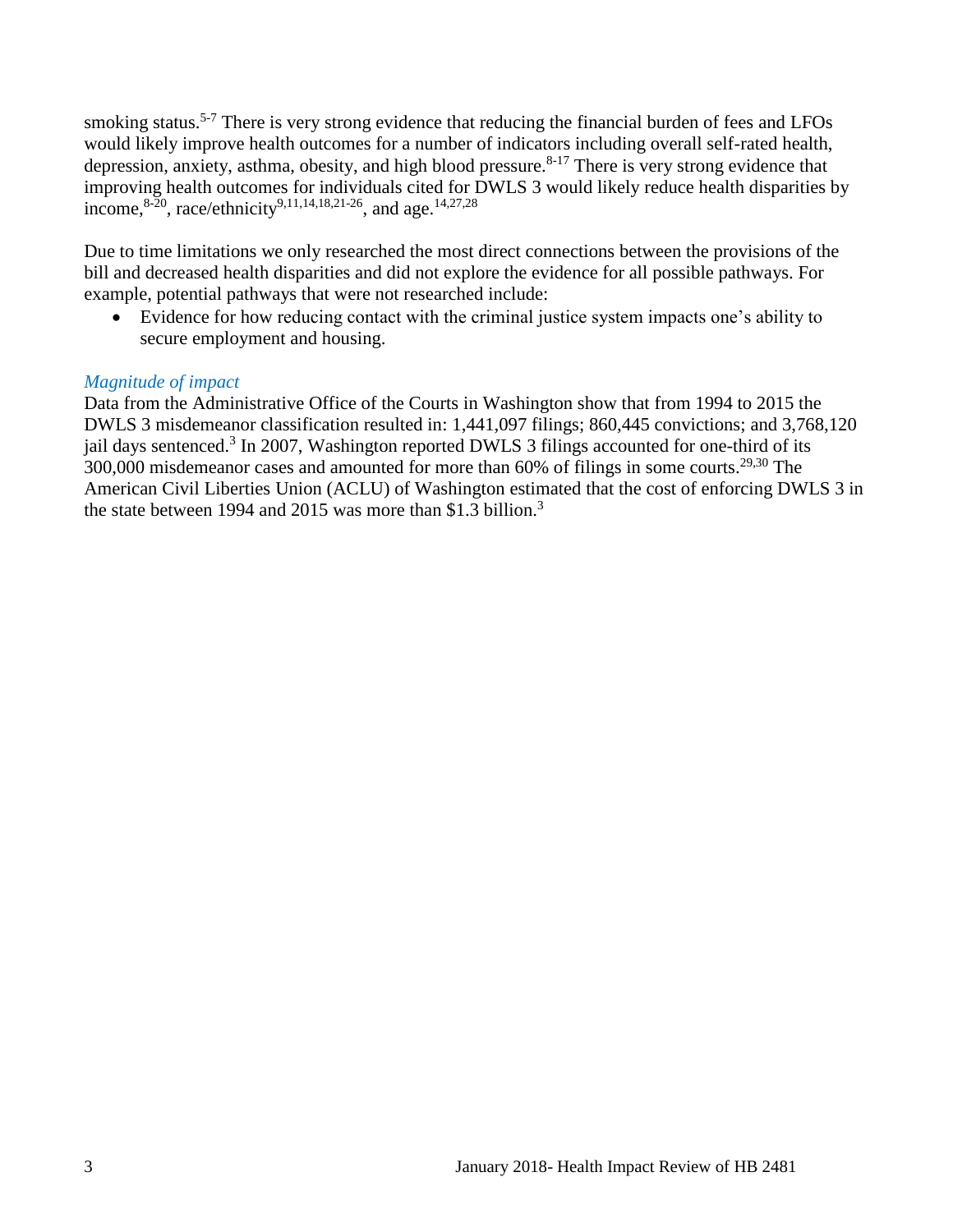# **Logic Model**

<span id="page-5-0"></span>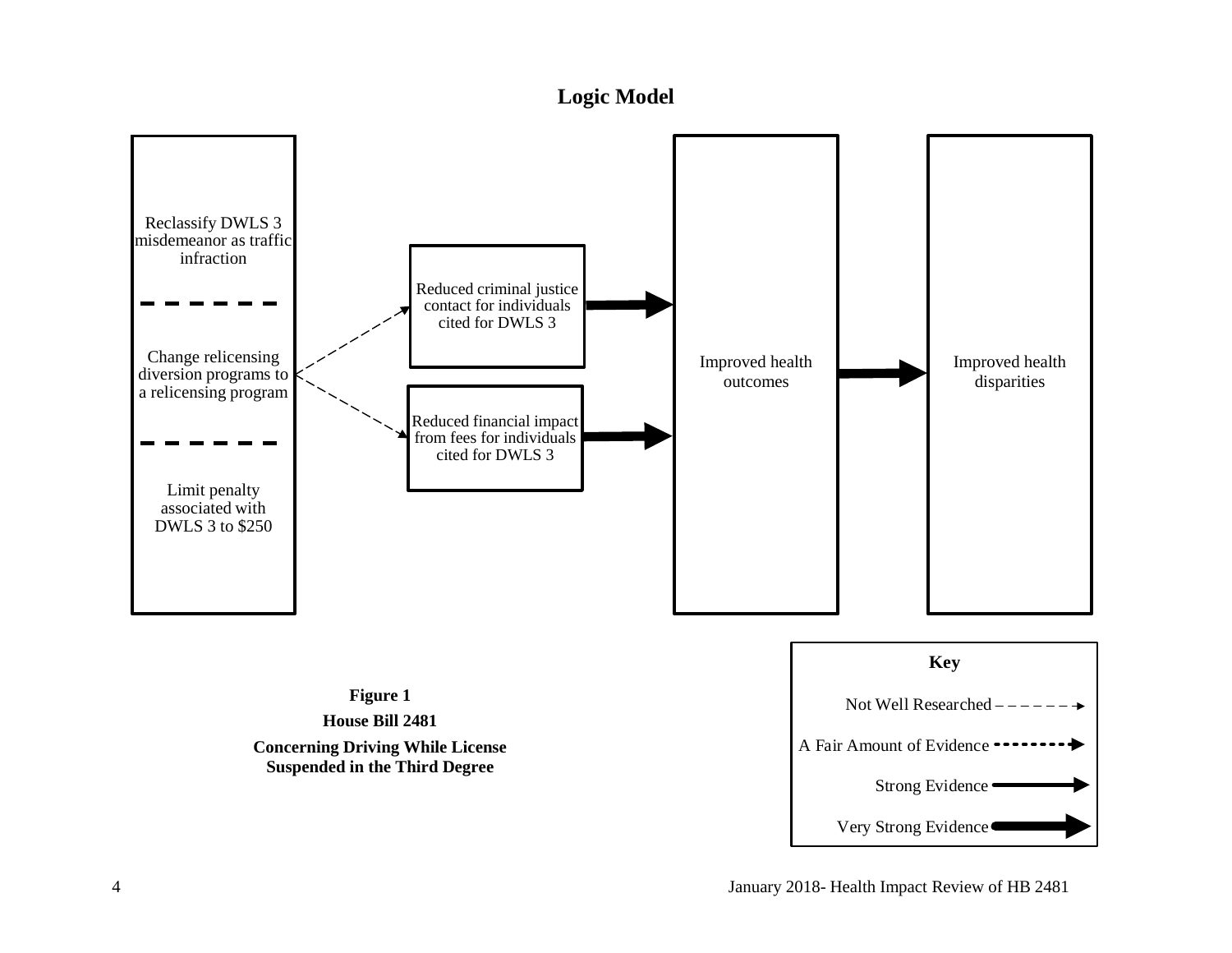### **Summaries of Findings**

#### <span id="page-6-0"></span>**Will the provisions of HB 2481 reduce criminal justice contact for individuals cited with DWLS 3?**

The association between the provisions specified in HB 2481 and criminal justice contact (e.g., arrest, conviction, and incarceration) for those cited with DWLS 3 is not well researched. Of the limited peer-reviewed analyses that exist, authors note that the impact likely depends upon how jurisdictions implement the infraction citations and whether other criminal justice means are used to collect outstanding fines. As a whole, the provisions specified in HB 2481 reclassify DWLS 3 as a civil infraction—removing the offense from the criminal system entirely and applying a financial penalty. Researchers refer to this as 'full decriminalization'.<sup>30</sup> While the underlying conduct remains punishable, full decriminalization can spare defenders many of the collateral consequences of the criminal process.<sup>30</sup> Decriminalizing non-violent offenses has been proposed as one way to reduce criminal court costs (associated with prosecution, defense, and jail time). Available research suggests that full decriminalization of non-violent offenses may reduce the number of associated arrests, days of incarceration, and legal financial obligations (LFOs)  $29-31$ . Under a fine-only model, defendants with available resources can quickly terminate contact with the criminal justice system by either paying the \$250 fine applied by HB 2481 or completing necessary actions to reinstate their driver's license and paying a \$50 fine. The provisions allow those who have the time and financial means necessary to avoid lasting consequences of criminal records.<sup>30</sup>

Conversely, a fine-only model may still unintentionally result in criminal justice contact (arrests and incarceration) for individuals cited for DWLS 3 in Washington State. The majority of DWLS 3 cases in the state result from an unpaid traffic ticket.<sup>[29](#page-19-0)[,31](#page-19-2)</sup> Establishing DWLS 3 as a civil infraction eliminates arrest and incarceration at the point the citation is written, and relicensing programs may reduce criminal justice contact by offering payment plans or community service options to individuals cited with DWLS 3.<sup>29</sup> However, under HB 2481 provisions, individuals are responsible for paying the original fines/LFOs and the additional DWLS 3 penalty. A missed payment could prompt use of contempt proceedings (failure to pay or to appear) to collect fines, which in Washington State may result in additional criminal justice contact including arrest and jail time. 30

Natapoff's review cautions that variable application of DWLS 3 infraction citations across jurisdictions will likely affect whether criminal justice contact increases or decreases. An analysis of criminal court caseloads in Washington State from 2010-2015 found that enforcement of DWLS 3 varies by jurisdiction (low of 3.9% of criminal caseload, high of  $61.3\%$ ).<sup>3</sup> In response to rising costs and overburdened public defender's offices, some jurisdictions have effectively decriminalized DWLS 3 through the use of relicensing programs or by not pursuing charges.<sup>3</sup> Changing [DWLS 3 to a civi](#page-12-1)l [infraction coul](#page-21-0)d result in law enforcement departments writing more citations to demonstrate performance improvement and generate revenue <sup>30</sup>, which could inadvertently increase criminal justice contact.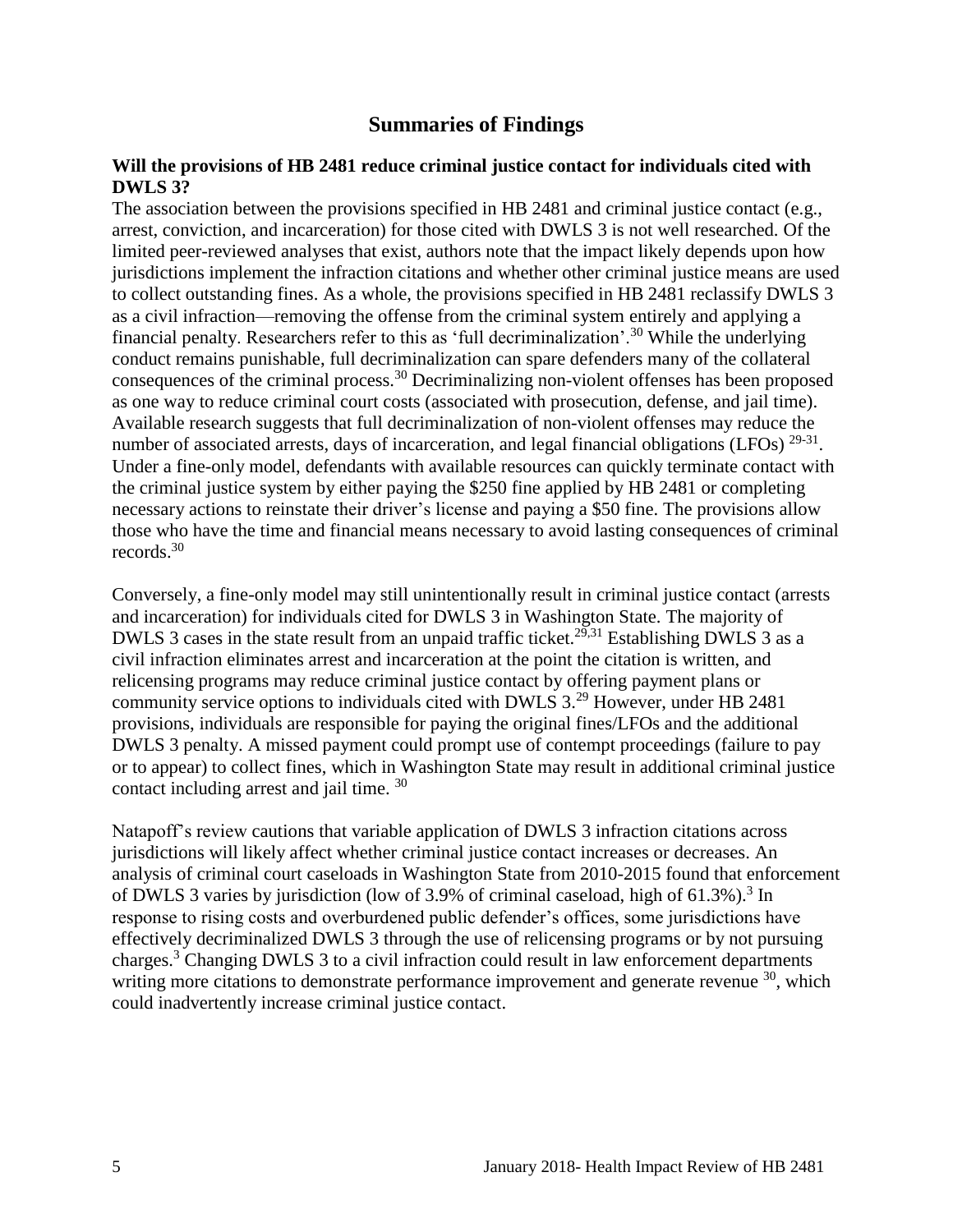#### **Will the provisions of HB 2481 reduce the financial impact from fees/LFOs for individuals cited with DWLS 3?**

The association between the provisions specified in HB 2481 and the financial impact from fees/LFOs for those cited in Washington is not well researched. Initial analysis suggests the \$250 fine (to be reduced to \$50 with proof that the license has been reinstated) is likely less than the LFOs associated with current misdemeanor charges.<sup>32</sup> When an individual is convicted of a crime in Washington, the court has the authority to order the payment of LFOs, which may include fines, fees, and costs associated with an individual's conviction.<sup>2</sup> LFOs from district and municipal courts are subject to 12% interest if the case is sent to a collection agency and placed in collection status.<sup>19</sup>

Yakima County, Washington, previously implemented a DWLS charge reduction and relicensing program. The program offered offenders a resolution for \$350 in fines and diverted approximately 900 cases per year from the public defender's office. However, a high percentage of those cited had low-incomes and were unable to pay the original and new fines  $29$ , creating a cycle of additional citations and fines. A few jurisdictions in Washington State have attempted to limit the financial burden of fines on indigent individuals by establishing reasonable payment plans and opportunities to convert fines into community service hours (to be paid no less than state or local minimum wage).<sup>29</sup> Natapoff notes that while some jurisdictions across the country work to limit the burden of fees on indigent individuals, other localities fund the criminal justice system and general budget using user fees. How local jurisdictions enforce provisions of HB 2481 will likely determine whether decriminalization increases or decreases the financial burden of fines associated with DWLS 3 and potential LFOs associated with failure to pay outstanding penalties.

#### **Will reducing criminal justice contact for individuals cited with DWLS 3 lead to improved health outcomes?**

There is very strong evidence indicating that involvement in the justice system is linked to poor health outcomes.<sup>33-38</sup> Criminal justice contact can be measured by a number of indicators including, but not limited to, arrest, conviction, and incarceration.<sup>[6,](#page-11-0)[30](#page-19-1)</sup> There is a large body of evidence that supports the association between incarceration and poor health outcomes. Although individuals who are incarcerated may see some health benefits during incarceration, they also experience chronic medical conditions, infectious diseases, lower self-rated health, increased psychiatric disorders, and a greater risk of mortality upon release.[5,](#page-11-1)[30](#page-19-1)[,39](#page-22-0) Research shows that those with a history of incarceration have a significantly greater likelihood of major depression, life dissatisfaction, and mood disorders when compared to individuals who do not have a history of incarceration <sup>[5,](#page-11-1)[6](#page-11-0)</sup> and that effects persist after release. Analysis of a contemporary cohort's criminal justice contact and mental health over time found arrest and incarceration—but not conviction—are independently associated with poor mental health.<sup>6</sup> Fear of and stigma associated with arrest also present health consequences.<sup>30</sup>

DWLS 3 misdemeanor charges disproportionately affect young drivers in Washington State. Administrative Office of the Courts data show people ages 16-29 account for more than 51% of all DWLS 3 filings from 1994 to 2015. Since 1994, more than 160,000 DWLS 3 charges have been brought against persons under 21 years of age. Psychosocial development is disrupted by factors such as involvement in the justice system, traumatic incidents, parental incarceration,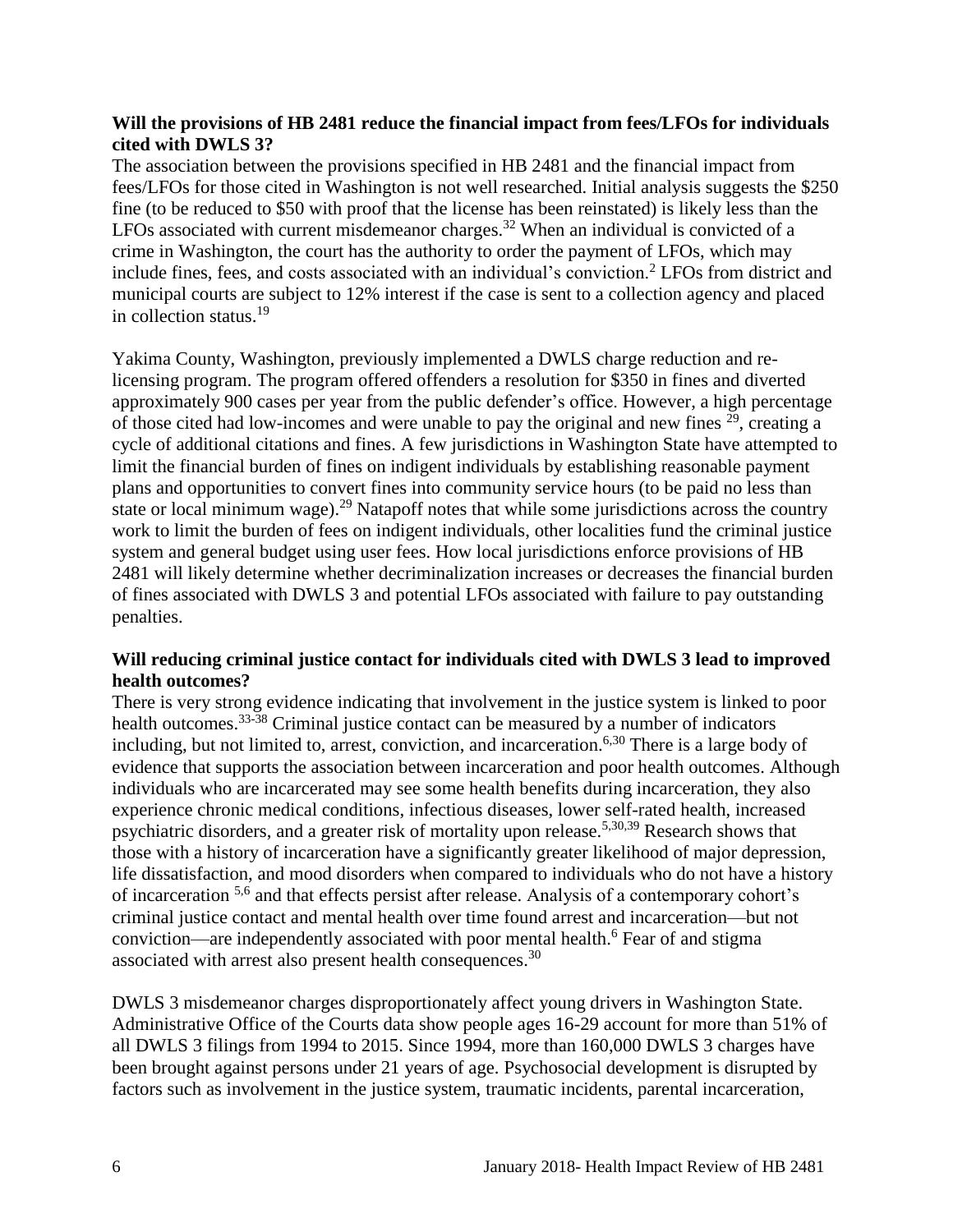poverty, foster care, substance abuse, mental health needs, and learning disabilities.<sup>27</sup> Preventing young adults from experiencing incarceration would likely improve mental health outcomes for these individuals.

In addition to the literature that demonstrates an association between criminal justice involvement and physical and mental health outcomes, a growing body of research examines the intergenerational effects of incarceration and criminal justice contact. Multivariate analyses (adjusted for demographic, socioeconomic, and familial characteristics) found parental incarceration is independently associated with five children's health indicators: learning disabilities, Attention Deficit Disorder/Attention Deficit Hyperactivity Disorder, behavior or conduct problems, developmental delays, and speech or language problems.<sup>39</sup> An analysis of adverse childhood experiences (ACEs) found having a household member incarcerated may have health consequences that persist into adulthood. Controlling for age, sex, education, race/ethnicity, and other ACEs, Gjelsvik et al. found people who had a household member incarcerated during their childhood had higher odds of being a current smoker (AOR=1.5) and higher odds of heavy drinking (AOR=1.39). Therefore, reducing criminal justice contact for individuals cited for DWLS 3 has the potential to lead to improved health outcomes.

#### **Will reducing the financial impact from fees/LFOs for individuals cited for DWLS 3 lead to improved health outcomes?**

There is very strong evidence that reducing the financial impact from LFOs for individuals cited for DWLS 3 will lead to improved health outcomes. Financial impact can be measured by a number of indicators including household income, socioeconomic position, relative deprivation, poverty rates, and personal indebtedness.<sup>[12,](#page-13-1)[13,](#page-13-2)[15-18](#page-14-1)</sup> There is a large body of robust evidence that supports the association between income and health. Significant correlations exist between lower income and a number of health indicators including worse overall self-reported health, depression, stress, asthma, arthritis, stroke, oral health, tobacco use, women's health indicators, health screening rates, physical activity, and diabetes.<sup>[8-10](#page-12-1)[,12](#page-13-1)[,15](#page-14-1)[,16](#page-14-2)</sup> Further, 2015 data indicate that age-adjusted death rates were higher in Washington census tracks with higher poverty rates.<sup>11</sup> Household income was also the strongest predictor of self-reported health status in Washington in 2016, even after accounting for age, education, and race/ethnicity.<sup>14</sup>

In addition to the literature that demonstrates an association between income and health, another body of evidence also indicates an association between debt, or indebtedness, and health. Evidence from two large peer-reviewed systematic reviews show that unpaid debt is associated with poorer self-reported physical health and health-related behaviors such as physical activity, alcohol and tobacco use, and diet quality.<sup>[13,](#page-13-2)[17](#page-14-3)</sup> Further, evidence shows that personal debt negatively impacts mental health and is associated with an increased rate of depression and depression-related symptoms such as anxiety and anger as well as suicidal ideation.<sup>[13](#page-13-2)[,17](#page-14-3)</sup> The results from a pooled meta-analysis demonstrate significant associations between debt and mental disorders, depression, suicide completion or attempt, problem drinking, drug dependence, neurotic disorder, and psychotic disorders.<sup>13</sup> Therefore, reducing the financial burden from LFOs associated with misdemeanors, and thereby reducing legal debt, would improve mental and physical health outcomes for this population.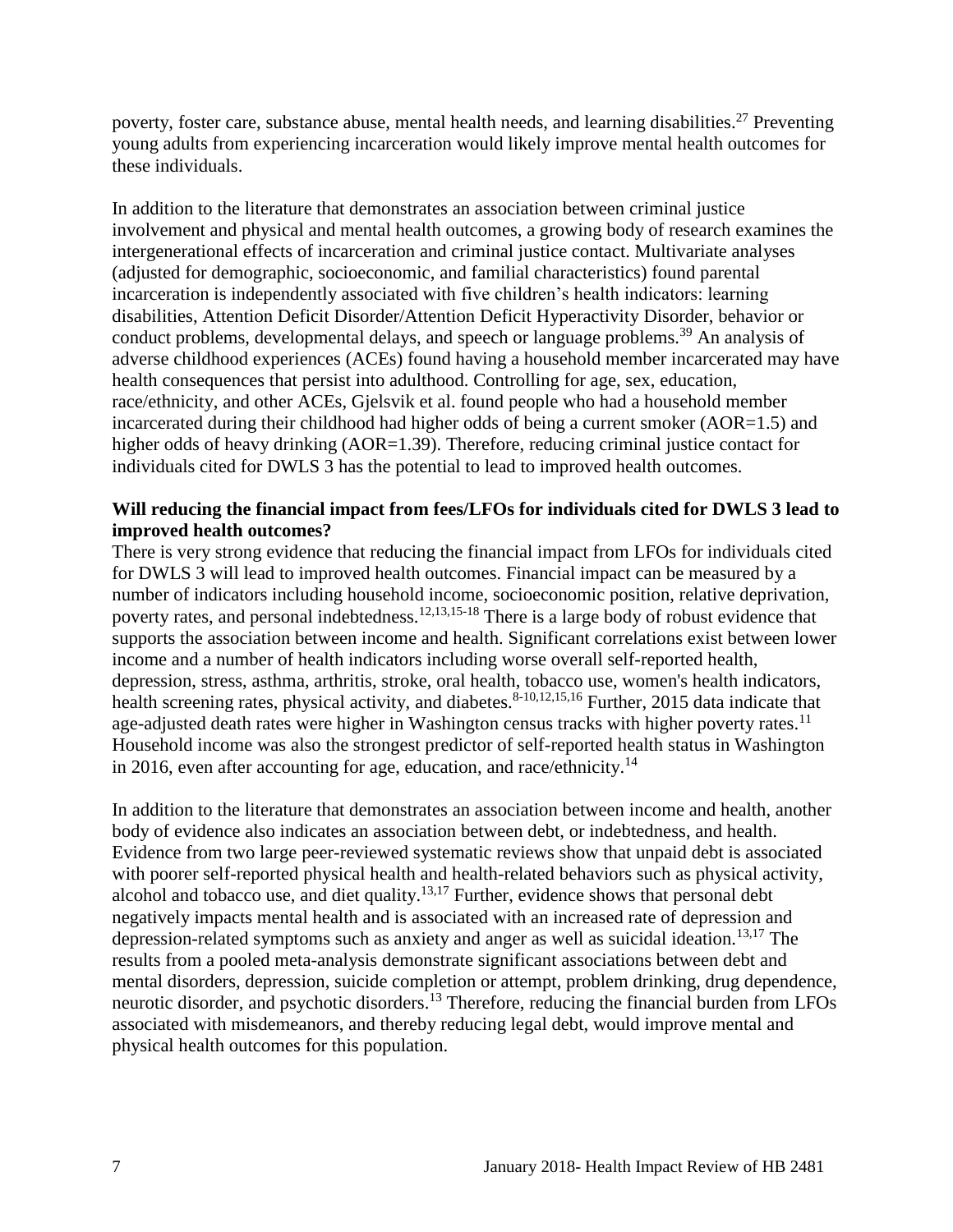#### **Will improved health outcomes lead to decreased health disparities among individuals cited with DWLS 3?**

There is very strong evidence that improving health outcomes for individuals cited for DWLS 3 would decrease health disparities. Evidence indicates that communities of color, young adults, and individuals with low-income are disproportionately represented among those cited for DWLS 3.[3](#page-10-1)[,29-31](#page-19-0) Evidence indicates that this disproportionality also exists in Washington. For example, in 2015, black and American Indian/Alaska Native individuals made up 12.6% and 3.5% of persons in Washington cited for DWLS 3 although they made up only 4% and 2% of the total Washington population, respectively.<sup>3</sup> Data was not available for other populations. Additionally, an examination of 1999 Seattle impound program data found, "…more than 40% of the approximately 5,000 cars impounded for DWLS violations were driven or owned by African-Americans," who comprised  $11\%$  of the city's population.<sup>31</sup> Young adults are also disproportionately charged with DWLS 3. According to the Administrative Office of the Courts data, individuals ages 18-29 comprised 51.6% of DWLS 3 filings from 1994 to 2015.<sup>3</sup> Additionally, evidence indicates that DWLS 3 cases disproportionately affect people with lowincomes across the state.[3,](#page-10-1)[29-31](#page-19-0) A 1999 study in Seattle found that of 184 people with suspended licenses, the average person had \$2,095 in unpaid fines and a monthly income of \$810.<sup>29</sup>

Data has shown that communities of color experience worse health outcomes than their counterparts for many health measures. In Washington, data indicate that American Indian/Alaska Natives and black residents had some of the highest age-adjusted death rates and shortest life expectancies at birth compared to other groups in the state.<sup>11</sup> Further, compared to white communities in Washington, communities of color also have higher rates of current tobacco use, diabetes, obesity, and poorer self-reported overall health and mental health.<sup>[8](#page-12-1)[,9](#page-12-0)[,14](#page-14-0)[,21](#page-16-0)[,25](#page-17-1)</sup> Since communities of color are disproportionately represented among those cited for DWLS 3, by improving health outcomes for these populations, HB 2481 would have the potential to decrease health disparities by race/ethnicity.

Studies show that young people who have experienced incarceration are more likely to experience poor physical and mental health outcomes than those who have not experienced incarceration.<sup>[14,](#page-14-0)[27,](#page-17-0)[28](#page-18-0)</sup> Limiting criminal consequences for those cited for DWLS 3 (criminal justice contact and LFOs/fees) has the potential to improve health outcomes for young adults, which would in turn help decrease health disparities among cited individuals.

Because income has such a large impact on health, as discussed above, low income populations face disparities in many health measures.  $8-20$  Data indicate that this correlation between low income and poor health exists in Washington State as well.<sup>[8-11](#page-12-1)[,14](#page-14-0)[,25](#page-17-1)</sup> Improving health outcomes for individuals with low-incomes by decriminalizing DWLS 3 would, therefore, likely reduce health disparities.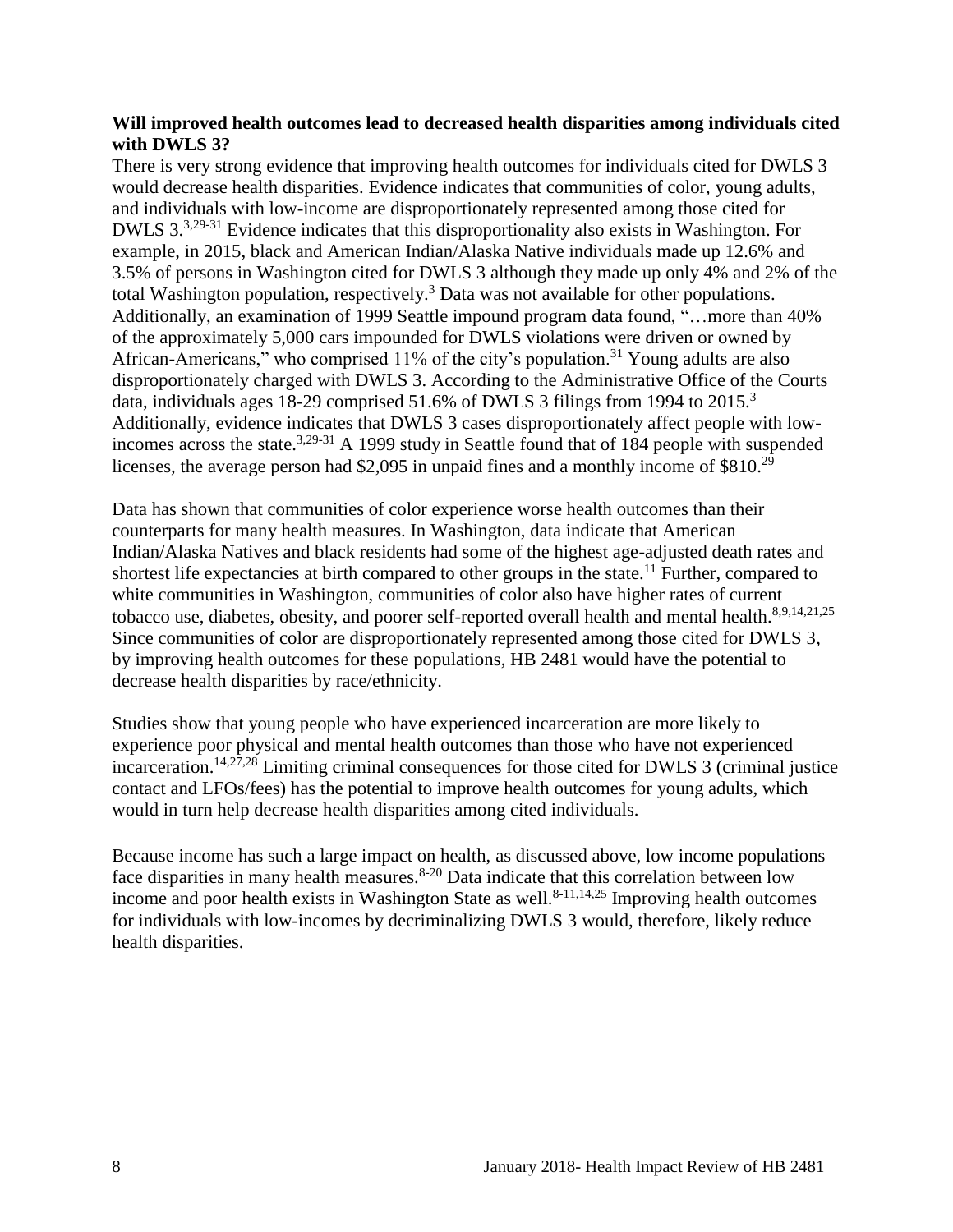# **Annotated References**

#### <span id="page-10-0"></span>1. **Driving while license invalidated—Penalties—Extension of invalidation., RCW 46.20.342 (1993).**

Final Bill Report, Washington State Legislature HB 1741, 1993 Leg. 53rd Session (1993). Amended RCW 46.20.342(1)(c)(iv) to include failure to pay and failure to appear as grounds for driver's license suspension in the third degree, a misdemeanor.

#### 2. **Beckett Katherine, Harris Alexes, Evans Heather. The Assessment and Consequences of Legal Financial Obligations in Washington State. Washington State Minority and Justice Commission;2008.**

In this report, Beckett et al. examine the assessment and consequences of legal financial obligations (LFOs) assessed by the Washington State Superior Court. The authors use two sources of data including 3,366 Washington State Superior Court cases from January and February 2004 as well as qualitative interviews with fifty Washington residents who were assessed LFOs in one of four selected counties. Data from court records indicate that Hispanic defendants, male defendants, and persons convicted of drug crimes have significantly higher fees and fines than their counterparts, including those convicted for violent crimes. Further, there is significant variation of median LFO by county, even among cases where the charges and prior criminal histories are identical. The authors found that counties with, "...smaller populations, higher drug arrest and violent crime rates, and/or comparatively small proportions of their budgets devoted to law and justice assess significantly higher fees and fines." Findings from interview data demonstrate that LFOs exacerbate many difficulties that individuals face when trying to reintegrate into their community following a criminal conviction. Examples of some of these added difficulties due to LFOs include reducing income and worsening credit scores, hindering efforts to pursue education, training, and employment, and reducing eligibility for federal benefits. The authors conclude by presenting a number of recommendations that would reform the current LFO practices in Washington.

### <span id="page-10-1"></span>3. **Washington American Civil Liberties Union of. Driven to Fail: The High Cost of Washington's Most Ineffective Crime - DWLS III. ACLU of Washington;2017.**

The ACLU of Washington conducted an analysis of DWLS 3 cases from the years 1994 to 2015. While the costs incurred for each DWLS 3 case vary (by jurisdiction, the defendant's previous record, presence or absence of a trial, etc.), the cost of enforecement was approximated using state agency estimates (Fiscal Notes) produced in 2012. At that time, the agencies estimated a single DWLS 3 case cost \$328 for prosecution (SB 6284 Local Government Fiscal Note), \$328 for defense, \$176 in court costs (SB 6284 Judicial Impact Fiscal Note), and \$264 in jail costs for cases resulting in a conviction. These costs were offset by an average of \$91 in government revenue per conviction. After adjusting for inflation, filing a DWLS 3 case costs between \$568 and \$925, depending on the year and if it results in a conviction between \$112 and \$182.24. An analysis of criminal court caseloads from 2010-2015 found that enforcement of DWLS 3 varies in Washington State by jurisdiction. Only courts with at least 200+ filings during the time period were included, and all superior courts were excluded. Data also showed that DWLS 3 cases disproportionately impact people of color, individuals with low-incomes, and young adults (ages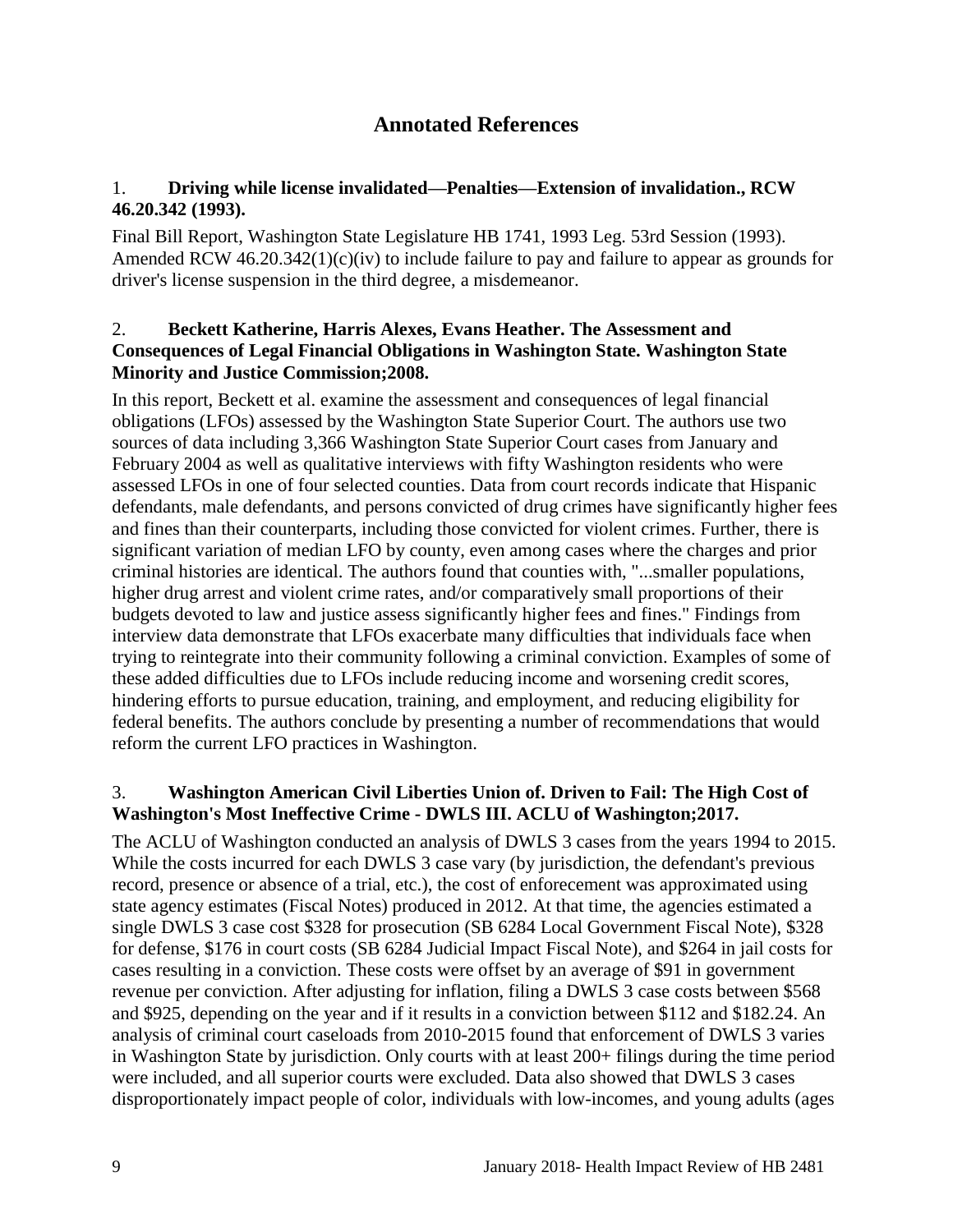18-29). In 2015, White people accounted for 80.3% of the state population and 81% DWLS 3 filings in Washington; Native Americans were 1.9% of the population and 3.5% of DWLS 3 filings; and Black individuals comprised 4.1% of the population and 12.6% of DWLS 3 filings.

## 4. **Final Bill Report Enrogssed Second Substitute Senate Bill 6284, (2012).**

Reforming Washington's approach to certain nonsafety civil traffic infractions by authorizing a civil collection process for unpaid traffic fines and removing the requirement for law enforcement intervention for the failure to appear and pay a traffic ticket. Amended RCW by eliminating failure to pay non-moving violations from list of DWLS 3 offenses.

#### <span id="page-11-1"></span>5. **Yi Youngmin, Turney Kristin, Wildeman Christopher. Mental Health Among Jail and Prison Inmates.** *American Journal of Men's Health.* **2017;11(4):900-910.**

Yi et al. analyzed a sample  $(n = 3,139)$  from the Fragile Families and Child Wellbeing Study (FFCWS), a longitudinal survey commonly used to study the individual and spillover consequences of incarceration, to assess how the relationship between current incarceration and self-reported mental health varies across jail incarceration and prison incarceration. Researchers found fathers incarcerated in jails "...have higher odds of depression (OR=5.06), life dissatisfaction ( $OR = 3.59$ ), and recent illicit drug use ( $OR = 4.03$ )" compared to those not incarcerated. While fathers incarcerated in prisons "...have higher odds of life dissatisfaction (OR=3.88) and lower odds of heavy drinking (OR=0.32) compared with those not incarcerated." Results confirm the negative associations between incarceration and mental health and provide new insight into between-facility differences in mental health of currently incarcerated fathers. Authors conclude that further research is needed to better understand the effects of incarceration in jails and the implications for the well-being of current and former inmates' children and families.

### <span id="page-11-0"></span>6. **Sugie Naomi F., Turney Kristin. Beyond Incarceration: Criminal Justice Contact and Mental Health.** *American Sociological Review.* **2017;82(4):719-743.**

The authors examined associations between criminal justice contact and mental health using data from the National Longitudinal Survey of Youth (NLSY97). The nationally representative survey of a contemporary cohort includes information about criminal justice contact (including arrest, conviction, and incarceration) and mental health over time. Analysis showed arrest and incarceration—but not conviction—are independently associated with poor mental health. Arrests accounted for nearly half of the association between incarceration and mental health. Authors propose uncertainty and anticipatory stress are primary mechanisms that worsen mental health and deserve further study. Researchers document that criminal justice contact is socially patterned and is more common among non-Hispanic blacks than non-Hispanic whites and Hispanics. However, the associations between criminal justice contact and mental health are similar across racial/ethnic groups. Researchers found respondents' previous exposure to disadvantaged ecological contexts (i.e. counties with high proportions of residents with incomes below the poverty, unemployed civilians, female-headed households, and households receiving public assistance income) had negative consequences for mental health. The authors asserts the importance of mental health for other life course outcomes (e.g. physical health, socioeconomic status, children's wellbeing) and conclude that the consequences of criminal justice contact may extend beyond mental health and have broad intra- and inter-generational consequences.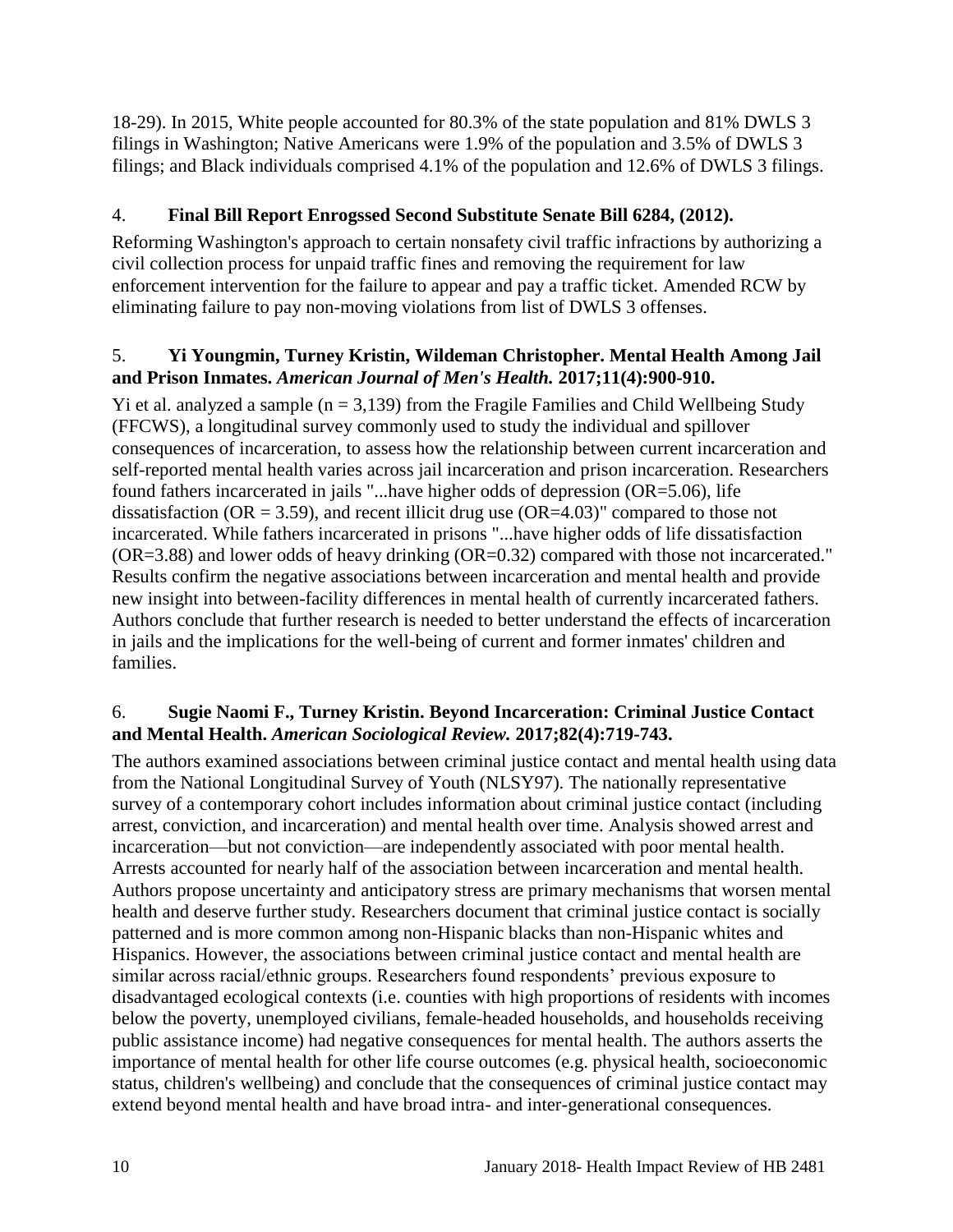#### 7. **Gjelsvik Annie, Dumont Dora, Nunn Amy. Incarceration of a Household Member and Hispanic Health Disparities: Childhood Exposure and Adult Chronic Disease Risk Behaviors.** *Preventing Chronic Disease.* **2013;10(May).**

Researchers analyzed data collected as part of the 2009-2010 Behavioral Risk Factor Suveillance System (BRFSS) survey and optional adverse childhood events (ACEs) model to identify associations between the childhood experience of having a household member incarcerated and adult health risks (i.e., smoking status, weight status, physical activity, and drinking patterns. Of respondents (n=81,910) 6.5% had lived with an incarderated household member during childhood. Those who did were more likely to have experienced other ACEs (68% had 3-7 other ACES) compared to those who did not live with an incarcerated household member as a child (19% 3-7 ACEs). Consistent with other research, "in all age groups, black and Hispanic adults had a higher prevalence of exposure to an incarcerated household member, although the largest differences were seen in the younger age groups." Controlling for age, sex, education, race/ethnicity, and other ACES, people who had a household member incarcerated during their childhood had higher odds of being a current smoker ( $AOR = 1.5$ ) and higher odds of heavy drinking (AOR=1.39). Odds of physical inactivity and being overweight or obese were null. When stratified by race/ethnicity, no significant associations were seen among non-Hispanic black adults. Hispanic adults who had lived with an incarcerated household member as a child has higher odds of being a current smoker (AOR=1.71) and heavy drinking (AOR=3.01). However, Hispanic adults who did not report living with an incarcerated household member had less than half the odds of heavy drinking compared with their similiarly unexposed white counterparts (AOR=0.44).

#### <span id="page-12-1"></span>8. **Centers for Disease Control and Prevention. Behavioral Risk Factor Surveillance System Prevalence And Trends Data: Washington-2014. 2014; Available at: [http://apps.nccd.cdc.gov/brfss/page.asp?cat=XX&yr=2014&state=WA#XX.](http://apps.nccd.cdc.gov/brfss/page.asp?cat=XX&yr=2014&state=WA#XX) Accessed August 16, 2016.**

Behavioral Risk Factor Surveillance System (BRFSS) 2014 data from Washington state show significant correlations between lower income and a number of health indicators including: worse overall self-reported health, depression, asthma, arthritis, stroke, oral health, tobacco use, women's health indicators, health screening rates, physical activity, and diabetes. Data also show that as educational attainment increases income level also increases.

### <span id="page-12-0"></span>9. **Boysun Mike, Wasserman Cathy. Health of Washington State Report: Tobacco Use. Washington State Department of Health;2012.**

Boysun et al. report Washington state Behavioral Risk Factor Surveillance System (BRFSS) data from 2008-2010, which indicate that adults with lower incomes are significantly more likely to report smoking cigarettes than their counterparts. Further, American Indians and Alaska Natives (AI/AN) and black populations have significantly higher smoking rates than white, Hispanic, and Asian populations. There is also significant geographic variation among counties with southwest and northeast counties in the state reporting higher rates of smoking. These counties are also more likely to have high levels of poverty and lower proportions of the population with college degrees.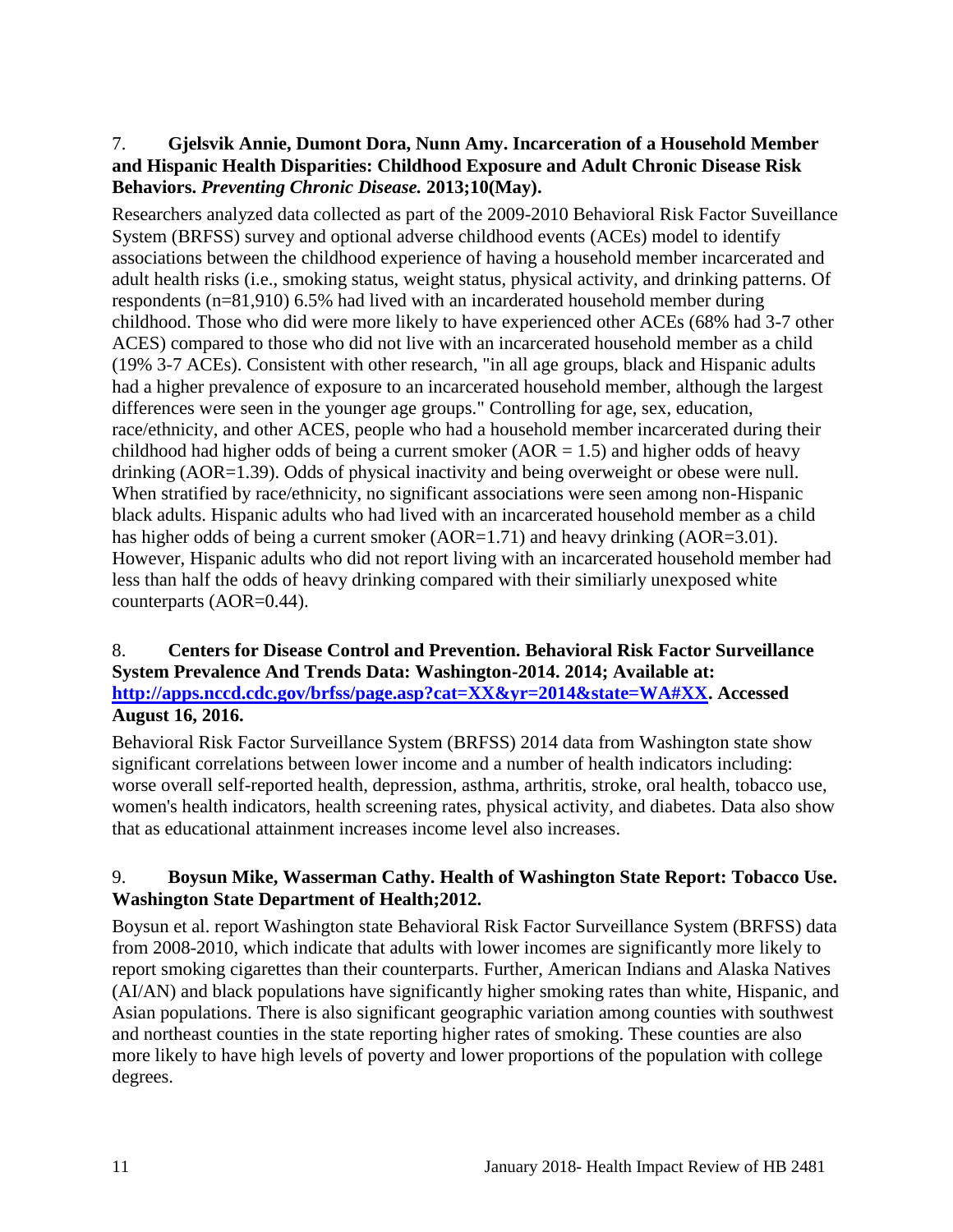#### 10. **Ellings Amy. Health of Washington State Report: Obesity and Overweight. Washington State Department of Health;2015.**

Ellings reports Washington state Behavioral Risk Factor Surveillance System (BRFSS) data from 2002-2014, which shows that obesity rates are the highest among low income families and that as income increase, rates of obesity decrease. Further, individuals that graduated college or attended some college had lower rates of obesity than those who had a high school education or less. Black, American Indian and Alaska Native, and Hispanic Washington residents had higher rates of obesity even after accounting for gender, income, education, and age.

## <span id="page-13-0"></span>11. **Poel A. Health of Washington State Report: Mortality and Life Expectancy. Data Update 2015. Washington State Department of Health;2015.**

Poel presents Washington state data on mortality and life expectancy. The data show that ageadjusted death rates were higher in Washington census tracks with higher poverty rates. The state data also show that American Indian/Alaska Natives, Native Hawaiian/Other Pacific Islanders, and black residents had the highest age-adjusted death rate and shortest life expectancy at birth compared to other groups in the state.

### <span id="page-13-1"></span>12. **Prause J., Dooley D., Huh J. Income volatility and psychological depression.**  *American journal of community psychology.* **2009;43(1-2):57-70.**

Prause et al. analyzed a sample  $(n = 4,493)$  from the National Longitudinal Survey of Youth. Researchers found that income volatility was significantly associated with depression; and downward volatility (frequent losses in income) was significantly associated with depression even after controlling for baseline depression. High income appeared to act as a buffer, so those with lower incomes were more vulnerable to the adverse effects of downward volatility.

#### <span id="page-13-2"></span>13. **Richardson Thomas, Elliott Peter, Roberts Ronald. The relationship between personal unsecured debt and mental and physical health: a systematic review and metaanalysis.** *Clinical Psychology Review.* **2013;33(8):1148-1162.**

Richardson et al. present a synthesis of the literature from 1984 to 2013 regarding the relationship between personal unsecured debt and health, and then further present a metaanalysis or pooled odds ratios (OR). In total, the authors included 65 articles from 12 different countries with the vast majority from either the United States or the United Kingdom. Evidence from the systematic review shows that 78.5% of included articles (n=51) report that being in debt was associated with worse health. The majority of the studies examined the relationship between debt and mental health with a smaller number assessing debt and self-reported physical health. Results from the pooled meta-analysis found significant associations between "...debt and mental disorder (OR = 3.24), depression (OR = 2.77), suicide completion (OR = 7.9), suicide completion or attempt ( $OR = 5.76$ ), problem drinking ( $OR = 2.68$ ), drug dependence ( $OR =$ 8.57), neurotic disorder ( $OR = 3.21$ ) and psychotic disorders ( $OR = 4.03$ )". The authors conclude that future research is needed to better understand the specific mechanisms by which debt is associated with health and the potential impact that debt repayment may have on improving outcomes.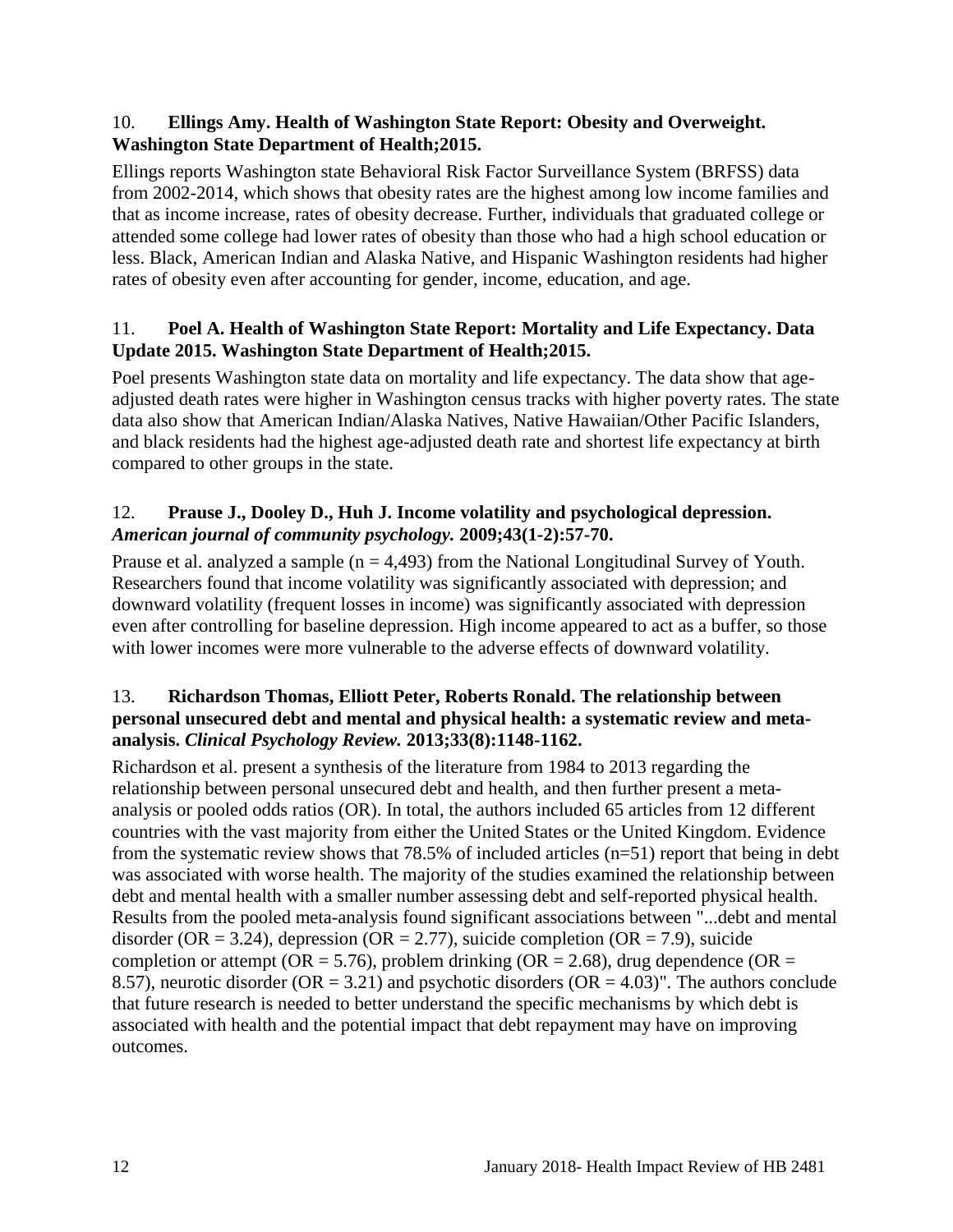#### <span id="page-14-0"></span>14. **Serafin M. Health of Washington State Report: Self-reported Health Status. Data Update 2016. Washington State Department of Health;2016.**

Serafin presents data from Washington state on self-reported health status. The data show that after accounting for age, education, race and ethnicity, household income was a strong predictor of self-reported health status. Health status varied by race and ethnicity, with close to 35% of Hispanics, 30% of American Indian/Alaska Natives, and 20% of Native Hawaiian/Other Pacific Islander reporting fair or poor health. Washington Behavioral Risk Factor Surveillance System (BRFSS) data from 2012-2014 also show that education was a strong predictor of self-reported fair or poor health after adjusting for age.

## <span id="page-14-1"></span>15. **Subramanyam M., Kawachi I., Berkman L., et al. Relative deprivation in income and self-rated health in the United States.** *Social science & medicine.* **2009;69(3):327-334.**

Subramanyam et al. analyzed data from the 2002, 2004, and 2006 Current Population Surveys conducted by the United States Census Bureau. Researchers found that individuals from the lowest income category were over five times more likely to report being in poor health than participants from the highest income category. In addition, they found that relative deprivation (the differences in incomes between an individual and others who have higher incomes than that individual [one measure of income inequality]) appeared to explain a large part of this association.

#### <span id="page-14-2"></span>16. **Sweet Elizabeth, Nandi Arijit, Adam Emma K., et al. The high price of debt: household financial debt and its impact on mental and physical health.** *Social Science & Medicine.* **2013;91:94-100.**

Sweet et al. analyzed data from the National Longitudinal Study of Adolescent Health (Add Health) to investigate the association between financial debt and health outcomes (n=8400). Data collection for Add Health began with Wave I in 1994/1995 with a cohort of adolescents grades 7-12. For this study, data from Waves I through Wave IV (collected in 2007/2008 at ages 24-32) were included in the analysis. The authors found that reporting high financial household debt is significantly associated with high perceived stress and depression, higher blood pressure, and worse self-reported general health. These associations remained significant after controlled for factors such as the number of people in the household, race/ethnicity, education, income, smoking, physical activity, diet, BMI, marital status, health insurance, job loss, and home ownership. The authors conclude that household debts relative to assets is a robust predictor of health outcomes and should be explored further as a socioeconomic determinant of health in future research.

# <span id="page-14-3"></span>17. **Turunen Elina, Hiilamo Heikki. Health effects of indebtedness: a systematic review.**  *BMC Public Health.* **2014;14(489).**

Turunen et al. systematically reviewed the literature from 1994 to 2013 to assess the relationship between indebtedness and mental and physical health (n=33 articles). About half of the included studies were conducted in the United States and measures for indebtedness varied widely. Evidence shows that personal debt negatively impacts mental health and is associated with an increased rate of depression and depression-related symptoms such as anxiety and anger as well as suicidal ideation. Unpaid debt was also associated with poorer subjective health and health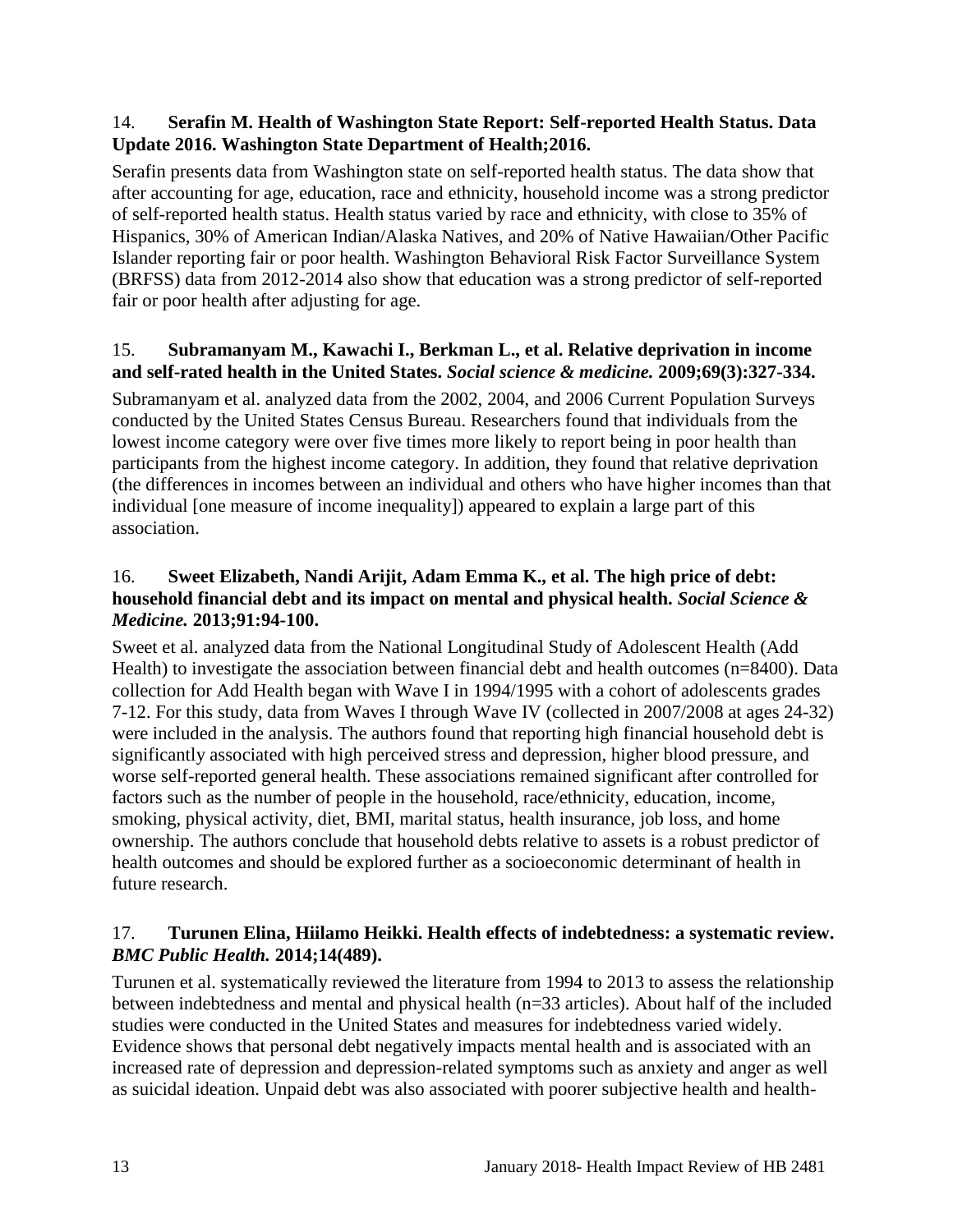related behaviors such as physical activity, alcohol and tobacco use, and diet quality. The authors conclude that indebtedness is associated with a number of serious health outcomes but that future research is needed to better understand the causal link and the role of other influences such as employment status and the type of debt.

## <span id="page-15-0"></span>18. **VanEenwyk J. Health of Washington State Report: Socioeconomic Position in Washington. Washington State Department of Health;2014.**

VanEenwyk presents data about socioeconomic position in Washington State including differences within the state as well as statewide differences compared to national data. Data indicate that compared to the United States as a whole, fewer Washington residents are living in poverty and a higher percentage of residents ages 25 and older have college degrees. However, these economic resources are not evenly distributed among all Washington residents. Females in Washington were more likely to be living in poverty than males and were also more likely to have lower wages. Further, American Indian and Alaska Native, Hispanic, and black residents had higher percentages of living in poverty and lower median household incomes compared to other groups. Data also indicated that counties in eastern Washington were more likely to have high poverty rates and high rates of unemployment than counties in western Washington.

# 19. **Modern-Day Debtors Prisons: The Ways Court-Imposed Debts Punish People for Being Poor. American Civil Liberties Union of Washington, and Columbia Legal Services;2014.**

This report focuses on four counties in Washington state to highlight the legal financial obligation (LFO) practices used in the courts with the goal that this information will drive the legislature to reexamine and reform current policies. The authors observed court proceedings; reviewed court records; and interviewed debtors, attorneys, and community members in each of the four selected counties, which were Benton, Clark, Clallam, and Thurston counties. The findings show that many courts are not properly considering a defendant's ability to pay when imposing discretionary LFOs and this often then requires people to chose between buying basic necessities and paying off their debt. Further, the state's 12% interest rate continues to create insurmountable debt for individuals who are already living in poverty. In this way, LFOs are a barrier for successful re-entry into communities upon release from custody. The authors conclude by presenting a number of recommendations that will help relieve the burden of LFOs on indigent persons as well as save resources for counties who put tremendous effort into collecting debts.

# 20. **Beckett Katherine, Harris Alexes. On cash and conviction: Monetary sanctions as misguided policy.** *Criminology & Public Policy.* **2011;10(3):509-537.**

Becket. et al present a summary of the use of monetary sanctions in the United States and contrasts these with the model of "day fines" used throughout Europe. Evidence shows that instead of being used as an alternative, monetary sanctions are regularly used to supplement other criminal penalties, which creates substantial debt for many. Debt created through these kinds of sanctions is different from consumer debt in that it cannot be relieved through bankruptcy and is not offset by the value of goods and services. Overall, the authors conclude that the widespread use of monetary sanctions in the criminal justice system is at odds with the overarching goal of reintegration for former offenders. The authors argue that without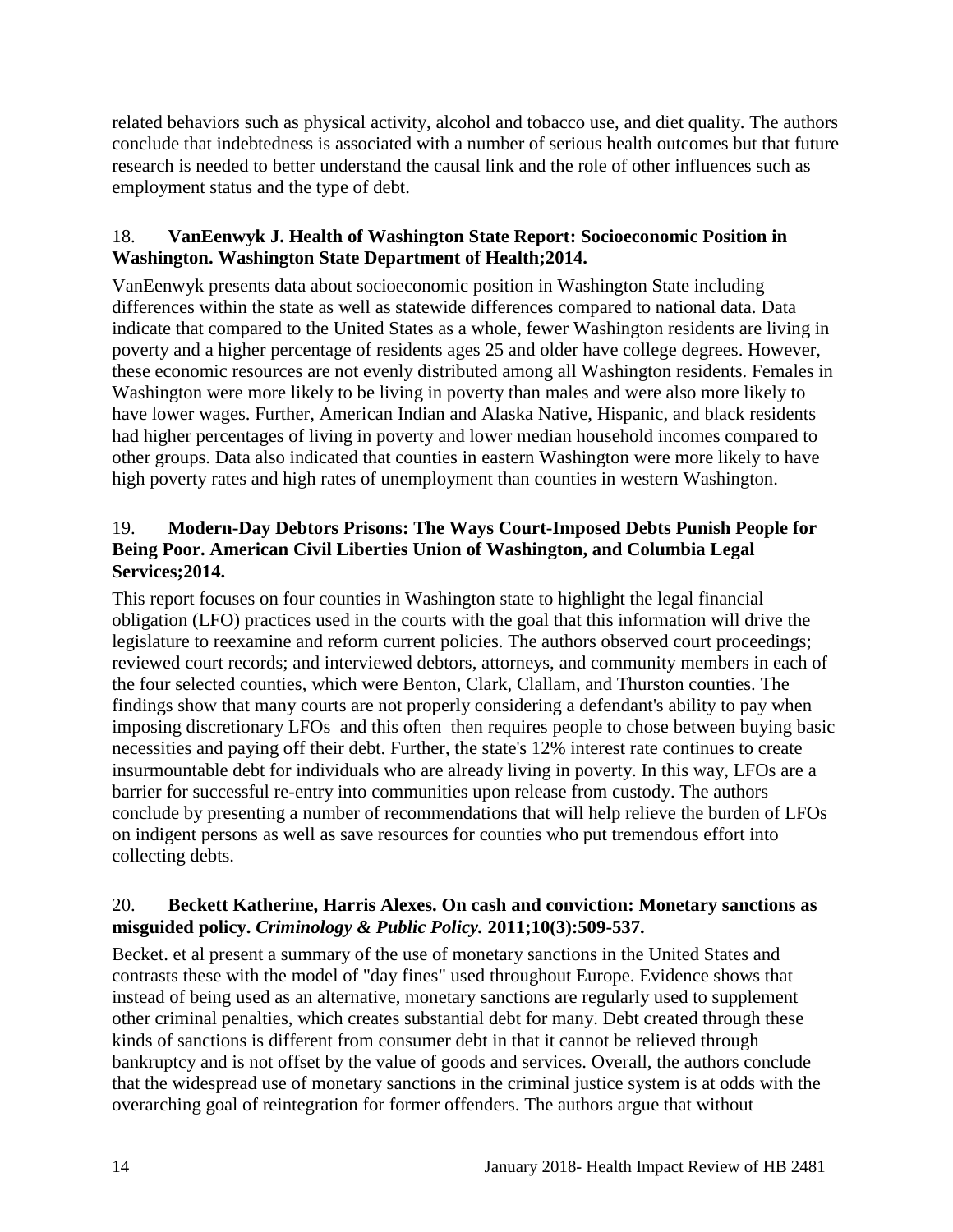considering a defendant's current and future ability to pay, the use of monetary sanctions is "misguided and counterproductive" and that the use of these kinds of nongraduated sanctions should be discontinued in the U.S.

## <span id="page-16-0"></span>21. **Health of Washington State: Mental Health. Washington State Department of Health;2008.**

Washington Behavioral Risk Factor Surveillance System (BRFSS) data from 2004-2006 indicate that American Indians and Alaska Natives and non-Hispanic black individuals reported significantly higher rates of poor mental health compared to other groups. These relationships persisted after adjusting for additional factors such as age, income, and education. Washington BRFSS data also show an association between lower annual household income and poor mental health, a relationship that was also shown with education. It is well understood that mental health is also closely related to other areas such as employment opportunities, physical health, substance abuse. This report also highlights a Washington state study from 2002 that reveal that 16% of individuals in the state who were receiving publicly funded mental health services had at least one felony conviction, a rate over twice that of the general population.

### 22. **Dumont Dora M., Allen Scott A., Brockmann Bradley W., et al. Incarceration, community health, and racial disparities.** *Journal of Health Care for the Poor and Underserved.* **2013;24:78-88.**

Dumont et al. present an evidence-based commentary about the social determinants of incarceration and inmate morbidity and mortality within the context of health disparities in the United States. Data indicates that over half of inmates in the U.S. have a mental health issue and between 16-24% experience serious mental illness, a percentage much higher than the 5-7% estimate nationally. Further, many inmates experience co-morbidities in addition to mental illness such as untreated substance dependence and addiction. The authors also discuss potential mechanisms for the ways in which incarceration perpetuates health disparities, particularly among black, Hispanic, and low-income populations who are disproportionately represented in the criminal justice system compared to their counterparts. Upon release from prison, data shows that former prisoners experience homelessness at a rate higher than the general population. Former prisoners also experience challenges with gaining education, employment, public assistance, and health insurance. These challenges all threaten an individuals ability to regain stability following incarceration and can have lasting impacts on their mental and physical health.

### 23. **Fredericksen Allyson, Lassiter Linnea. Disenfranchised by Debt: Millions Impoverished by Prison, Blocked from Voting. Alliance for a Just Society;2016.**

In this report, Fredericksen et al. examined state-by-state requirements for the payment of legal financial obligations (LFOs) in order for persons with felony convictions to regain their right to vote. These laws are referred to as criminal disenfranchisement laws and the authors find that disenfranchisement laws requiring payment of LFOs have a disparate impact on people of color. The report indicates that Washington state does not have a direct disenfranchisement law that is based on financial stipulations because it was found to be unconstitutional in a 2007 case. However, if an individual in Washington state misses three or more LFO payments within a twelve month period their voting rights may be revoked. The authors also note the disparities in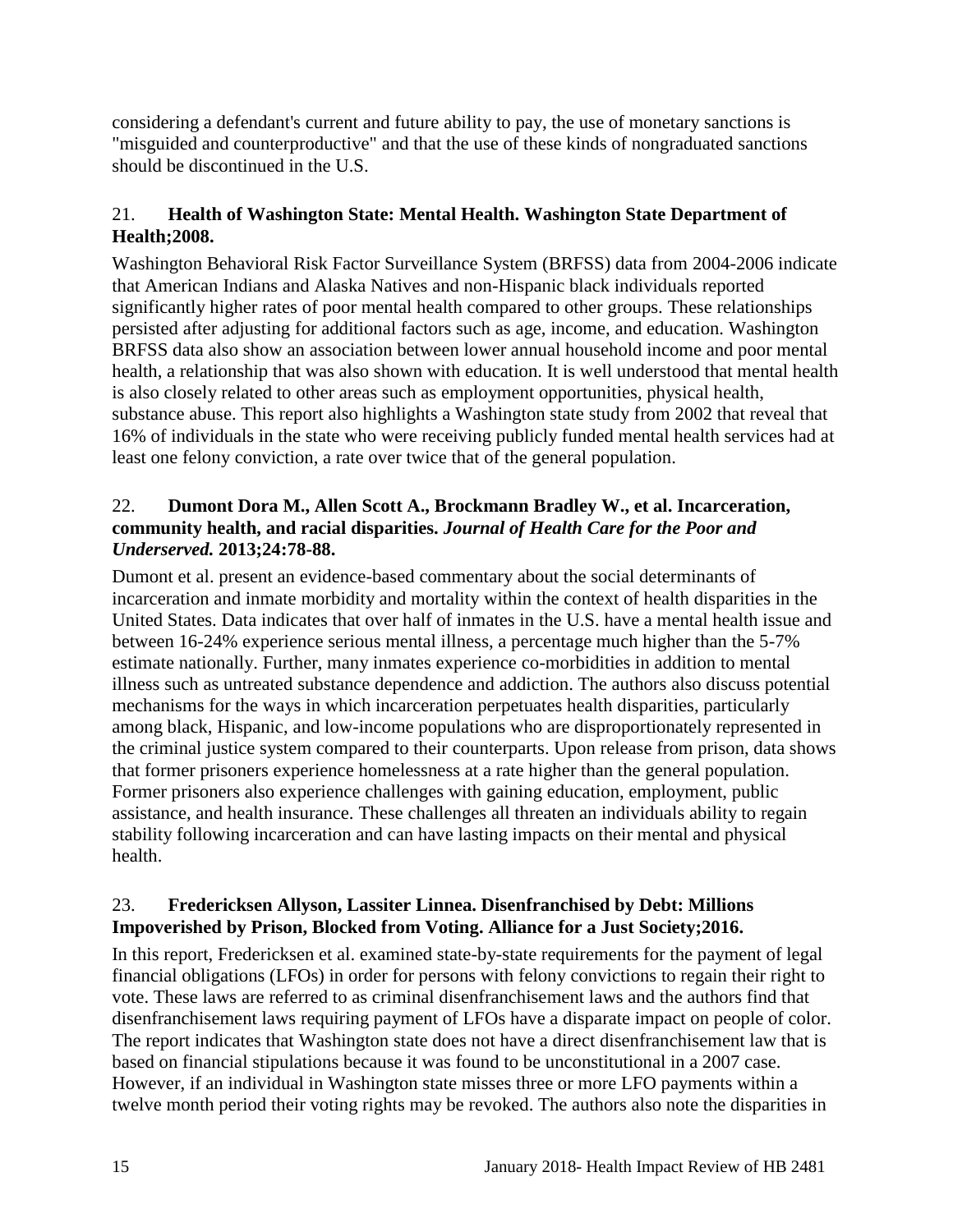arrest and conviction rates on a national level. For example, black men in the United States are six times as likely to be incarcerated as white men are and American Indians/Alaskan Natives have the second highest rate of incarceration behind blacks. The authors conclude that poverty, and an inability to pay LFOs, should not bar people from the right to vote, particularly when the laws are disproportionately impacting those who are low-income and persons of color.

## 24. **Harris Alexes. A Pound of Flesh: Monetary Sanctions as Punishment for the Poor. New York: Russell Sage Foundation; 2016.**

The focus of this book, written by sociologist Alexes Harris, is the rise of monetary sanctions as a tool of the criminal justice system and the ways in which these sanctions marginalize and penalize the poor. While Harris presents data from across the United States, she focuses her analysis on the court practices of five counties in Washington State. In order to illustrate how these monetary sanctions are perpetuating inequality, Harris draws conclusions from quantitative and qualitative data including sentencing data, legal documents, court hearing observations, and eighty-nine interviews with judges, clerks, attorneys, and defendants. Harris further uses this evidence to support two main arguments throughout the book: "(1) monetary sanctions imposed by the criminal justice system create and sustain inequality in the United States and, (2) the system of monetary sanctions is enforced by criminal justice bureaucrats whose discretion is shaped by a culture of accountability."

# <span id="page-17-1"></span>25. **Kemple Angela. Health of Washington State Report: Diabetes. Washington State Department of Health;2016.**

Kemple presents data from Washington regarding diabetes in the state. Washington data from the Behavioral Risk Factor Surveillance System (BRFSS) from 2012-2014 show that among adults, the percentage of persons with diabetes increased as household income decreased. This relationship was also true for education. Further, BRFSS data also show that age-adjusted diabetes prevalence is highest among those who are Hispanic, American Indian/Alaska Native, and black.

# 26. **Prison Policy Initiative. Washington Profile. 2010; Available at: [http://www.prisonpolicy.org/profiles/WA.html.](http://www.prisonpolicy.org/profiles/WA.html) Accessed September 13, 2016.**

This webpage provides data on incarceration in Washington from 2010. Data show that the rate of incarceration in the state has been growing since the late 1970's and in 2010, there were approximately 139,000 people behind bars of under criminal justice supervision in the state. Racial disparities are present in the Washington criminal justice system as well. In 2010, black, American Indian/Alaska Native, and Hispanic individuals made up 18%, 5%, and 14% of persons in Washington prisons and jails although they made up only 4%, 2% and 11% of the total Washington population, respectively.

# <span id="page-17-0"></span>27. **Schiraldi V, Western B, Bradner K. Community-Based Responses to Justice-Involved Young Adults. Harvard Kennedy School and Nationa Institute of Justice;2015.**

This report aimed to present research in the area of criminal justice and young adult development as well as to present recommendations that focus on making the criminal justice system more developmentally appropriate for young adults. The authors refer to "young adults" as those ages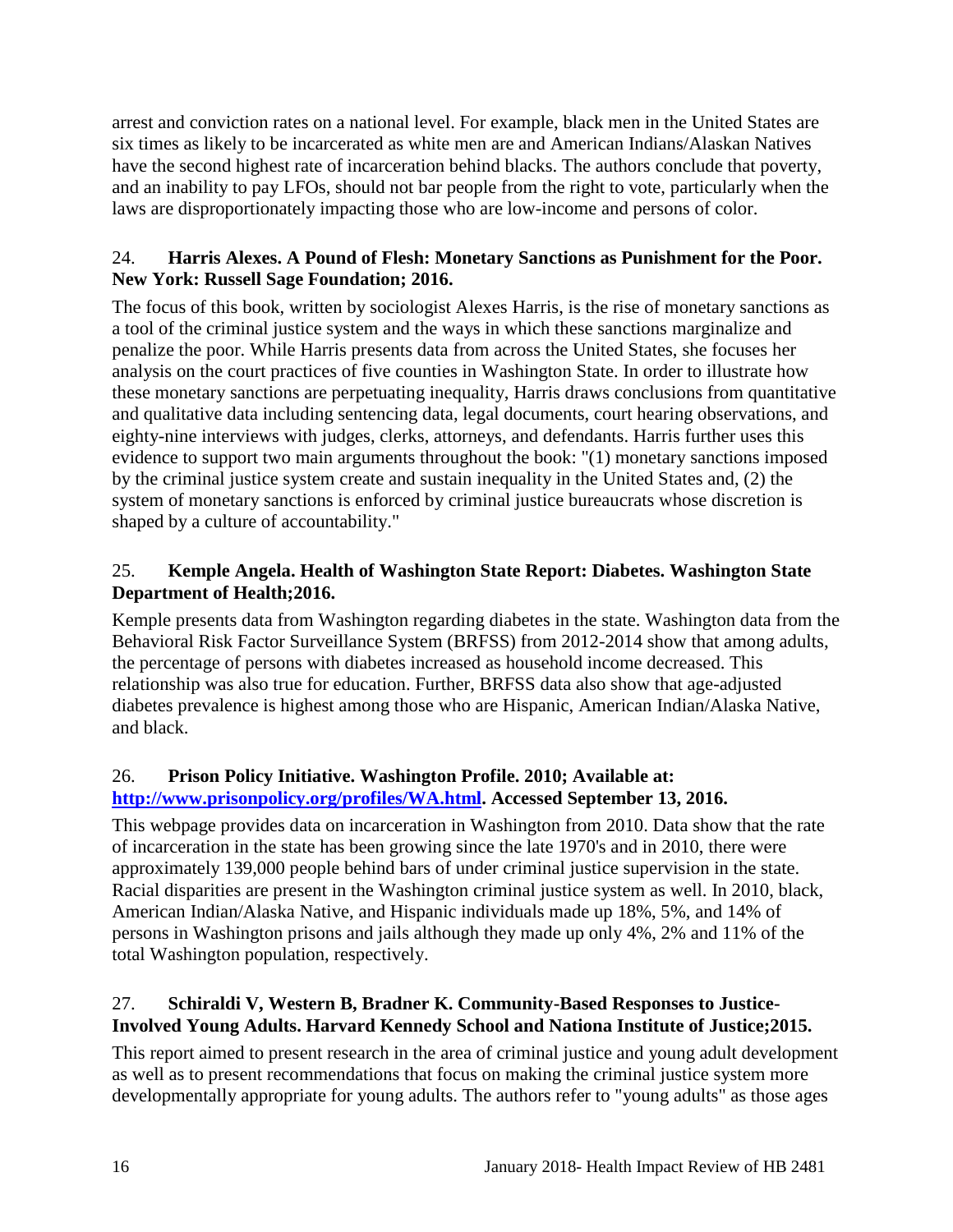18-24. A robust body of evidence has suggest that the human brain continues to develop well into a person's 20's and that "adult-quality" decision-making ability continues to develop into adulthood. Researchers discuss what is known as the "maturity gap" where cognitive functioning develops faster than psychosocial capacities and because of this, young adults are more likely to, "...engage in risk-seeking behavior, have difficulty moderating their responses to emotionally charged situations, or have not developed a future-oriented method of decision-making." The authors further discuss that psychosocial development is further disrupted by additional factors such as involvement in the justice system, traumatic incidents, parental incarceration, poverty, foster care, substance abuse, mental health needs, and learning disabilities. Next, the authors present data regarding the current landscape in the United States for young adults in the justice system. In 2012, about 130,000 young adults were admitted to a state or federal prison (21% of all admissions) and another 97,500 were released back to their communities (15% of all releases). Among this population of young adults released from prison, rates of recidivism were significantly higher than the total prison releasee population and researchers estimate that 78% of young adults released will be rearreseted within 3 years.

#### <span id="page-18-0"></span>28. **Esposito Michael, Lee Hedwig, Hicken Margart, et al. The Consequences of Contact with the Criminal Justice System for Health in the Transition to Adulthood.** *Longit Life Course Stud.* **2017;8(1):57-74.**

Esposito et al. examine the association between incarceration and health in the United State during the transition to adulthood. They applied the Bayesian Additive Regression Trees (BART) to data from The National Longitudinal Study of Adolescent to Adult Health dataset (n=10,785) to model incarceration's affect on health controlling for confounding variables (93 variables, and 36 covariates categorized as: demographic characteristics, prior health status behaviors, engagement in risky behavior, social connectedness, disposition characteristics, parental characteristics, and contextual residential characteristics). Authors examined three health outcomes: 1) an indicator for cardiovascular health (i.e. hypertension or raised blood pressure), 2) a measure of general health stauts (i.e. excellent/very good self-reported status), and 3) a measure of mental health status (i.e. depression). The analysis of two separate samples found individuals who had been incarcerated were more likely to suffer from depression, less likely to report being in excellent or very good health, and more likely to have hypertension than their peers with no history of incarceration. To examine if the health inequalities between previously incarcerated and never incarcerated individuals was a product of incarceration rather than a product of features that occurred prior to incarceration, they used the BART methodology to estimate how different the health of individuals who had experienced incarceration would be had they actually never experienced incarceration. Results suggest that elevated risk of depression among incarcerated individuals is largely a consequence of their incarceration (~5% both before and after accounting for confounders). Similarly, a prior history of incarceration appears decrease the probability of reporting excellent/very good health  $(\sim 10\%)$ , roughly hald of the decrease in probability before accounting for confounders. Results show no adverse effects of incarceration on hypertension.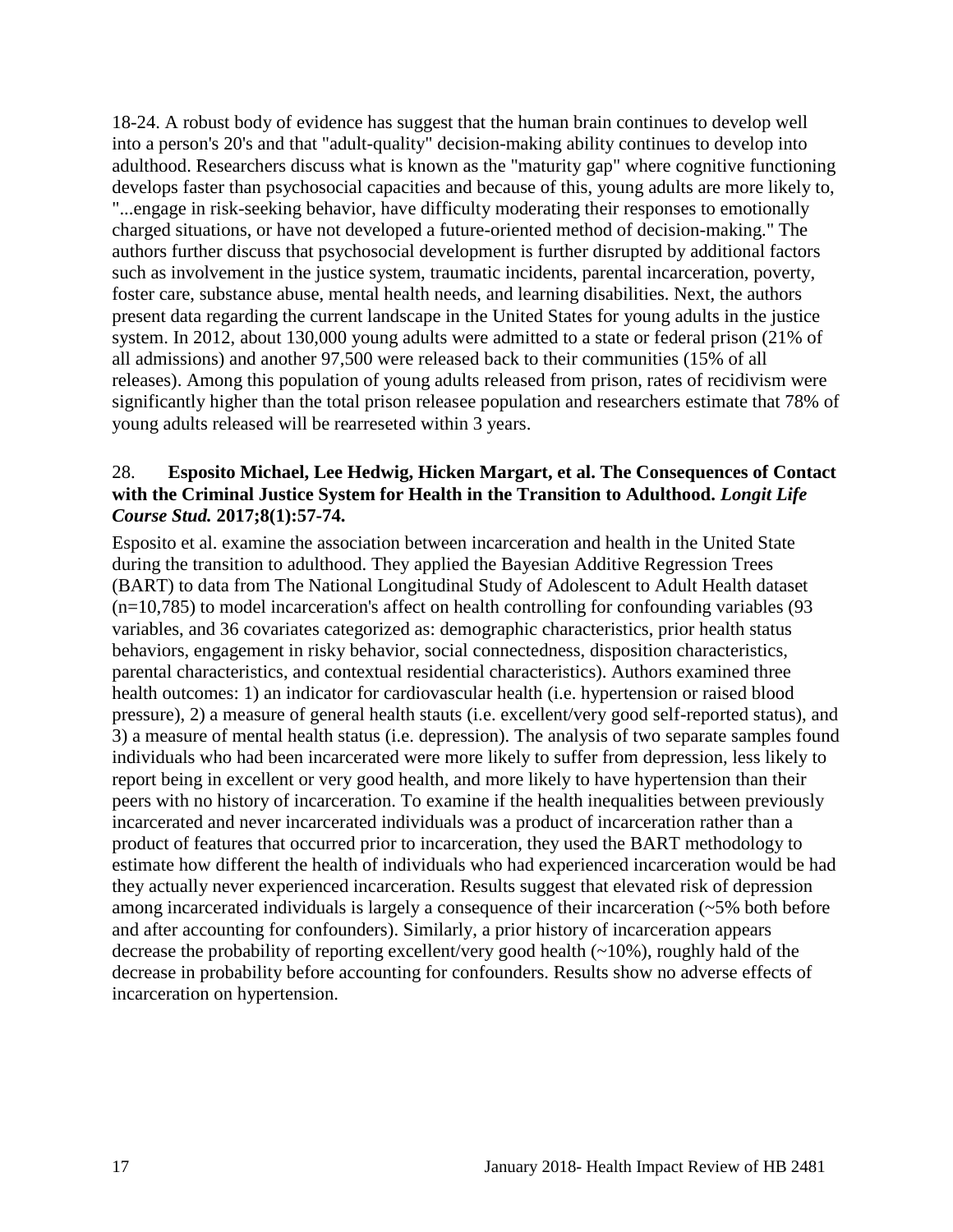#### <span id="page-19-0"></span>29. **Boruchowitz Robert. Diverting and Reclassifying Misdemeanors Could Save \$1 Billion per Year: Reducing the Need For and Cost of Appointed Counsel.** *American Constitution Society for Law and Policy.* **2010(December):1-17.**

In this issue brief, Boruchowitz explores the potential procedural and financial benefits of reclassifying non-violent misdemeanors as civil infractions. Washington State's driving while license suspended in the third degree (DWLS 3) serves as a case study to examine the financial costs and disparate burden of non-violent misdemeanor enforcement. The author provides examples of relicensing diversion programs employed by various jurisdictions in Washington State and brief analysis of the programs' effects. For example, An evaluation of King County's voluntary Re-licensing Program in its early years found participants had a relicensing rate of 63% compared to a rate of 25% for those who did not participate in the program. The program allows individuals to establish a monthly payment plan or participate in community service. Available data indicate that enforcement of DWLS 3 disproportionately affects people of color and individuals with low-incomes. A study in 2000 showed that African-American drivers in Seattle were nearly twice as likely as whites to be ticketed for traffic violations. A 1999 analysis of found that of 184 people in Seattle with suspended licenses, the average person had \$2,095 in unpaid fines and a monthly income of \$810. A National Association of Criminal Defense Lawyers report that suggests reclassifying DWLS 3 as a non-criminal offense could lessen burdens on defendants by allowing them to work and meet their obligations and reduce unfairness related to racial disparity.

# <span id="page-19-1"></span>30. **Natapoff Alexandra. Misdemeanor Decriminalization.** *Vanderbilt Law Review.*  **2015;68(4):63.**

This law review found that full decriminalization, defined as reclassification of misdemeanors as civil infractions, of non-violent offences may reduce arrests, days of incarceration, and fines associated with offenses like driving while license suspended in the third degree (DWLS 3). However, Natapoff noted outcomes may vary dependent on how local jurisdictions apply the provisions. Defendants with the resources to pay fines can terminate contact with criminal justice system quickly and without the lasting effects of a criminal record. However, because Washington State incarcerates defendants for failure to pay fines, a fine-only model may translate into jail time for indigent individuals through the use of contempt proceedings (pay or appear). Incarceration due to failure to appear may exacerbate disparities in incarceration rates by disproportionately affecting people with low-incomes and people of color who may be less likely to find the time and transportation required to appear than offenders with more time and resources. Failure to pay may also negatively impact an individual's credit rating and their ability to rent an apartment, buy a car, or secure employment. An individual's records (arrest and criminal) and/or inability to reinstate their driver's license may also negatively affect employment (current and future prospects). Jurisdictional use of citations to measure performance or fines to fund the criminal justice systems and general budgets could exacerbate disparities by further racializing enforcement and serving as a regressive tax.

### <span id="page-19-2"></span>31. **Mitchell John B., Kunsch Kelly. Of Driver's Licenses and Debtor's Prison.** *Seattle Journal for Social Justice.* **2005;4(1):439-493.**

Authors analyzed DWLS 3 policies using as an example courts in the State of Washington charged with adjudicating misdemeanors. Authors draw comparisons between DWLS 3 policies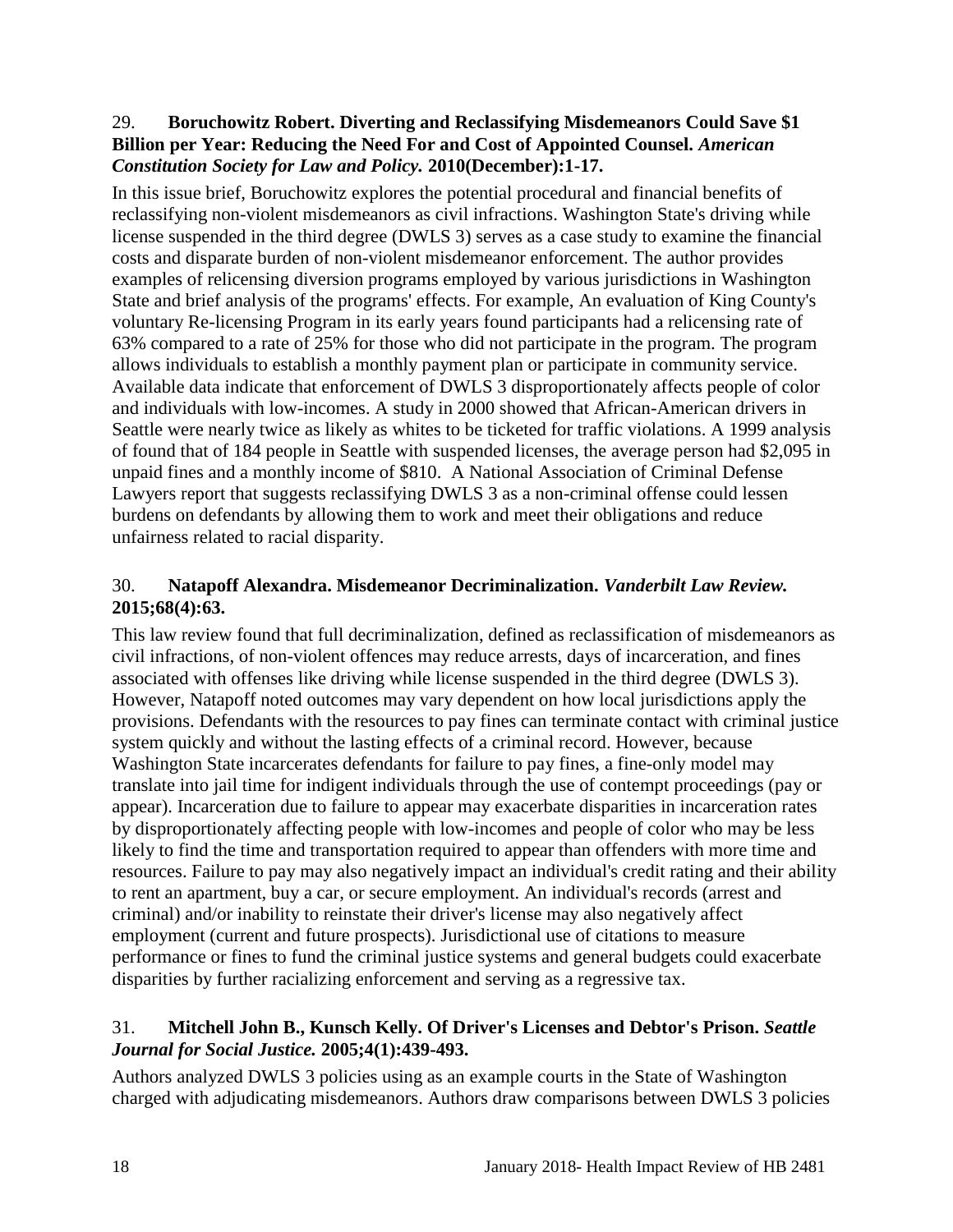and historical debtor's prison, as policies use criminal law to punish poverty. Researchers determine DWLS3 is a significant issue for the State of Washington as approximately 186,500 driver's licenses suspended each year—most for nonpayment. These cases constitute roughly one-third of the calendars of the courts of limited jurisdiction in Washington and frequently affect low-income individuals and communities of color. Authors conclude that historical and legal cases do not support the underlying assumption that license suspension or revocation will increase fine payments. They assert that decriminalizing DWLS3 for nonpayment of fines would benefit indigent individuals and their families and save local jurisdictions the costs associated with enforcement by police, the large expense of criminal court resources, and the cost of incarceration.

#### 32. **Smith Elisabeth. Legislative Director, American Civil Liberties Union of Washington. In: Lang C, ed2017.**

The interview discussed the historical context of RCW 46.20, previous changes to provisions (HB 1741 in 1993; SB 6284 in 2012), as well as the intent of HB 2481 (and SB 6189) to reduce the burden of criminal justice contact (arrests and incarcerations) and fines levied against those cited with DWLS 3.

#### 33. **London A, Myers N. Race, incarceration, and health.** *Research on Aging.*  **2006;28(3):409-422.**

London and Myers conducted a review of the literature around health and other outcomes for incarcerated individuals. They highlighted research that indicates that black Americans have worse health outcomes than other racial/ethnic groups, and also are disproportionately represented in the justice system. The authors also outlined data indicating the high rates of injury in jails and prison as well as the high rates of communicable disease among incarcerated and formerly incarcerated individuals. In addition, they highlight research that indicates that incarceration is associated with lower educational attainment, lower income, higher rates of unemployment, and higher involvement in jobs with high risk of injury or exposure to hazardous working conditions. Evidence also indicates that incarceration is associated with divorce and separation of families.

## 34. **Murray J, Farrington DP, Sekol I. Children's antisocial behaivor, mental health, drug use, and educational performance after parental incarceration: A systematic review and meta-analysis.** *Psychological Bulletin.* **2012;138(2):175-210.**

Murray et al. conducted a systematic review and meta-analysis of the literature on parental incarceration and impacts on children's later mental, emotional, and social health. They identified 40 studies that met their strict inclusion criteria. The researchers pooled the odds ratios across all samples in order to determine if children with incarcerated parents had a greater risk of each outcome than children in the control group who did not have an incarcerated parent or parents. These pooled odds ratios indicated that parental incarceration was significantly associated with antisocial behavior among their children even after controlling for covariates. In some subpopulations parental incarceration was significantly associated with children's poor academic performance, poor mental health, and drug use, but this association was not significant for every subpopulation and did not always remain significant after controlling for covariates.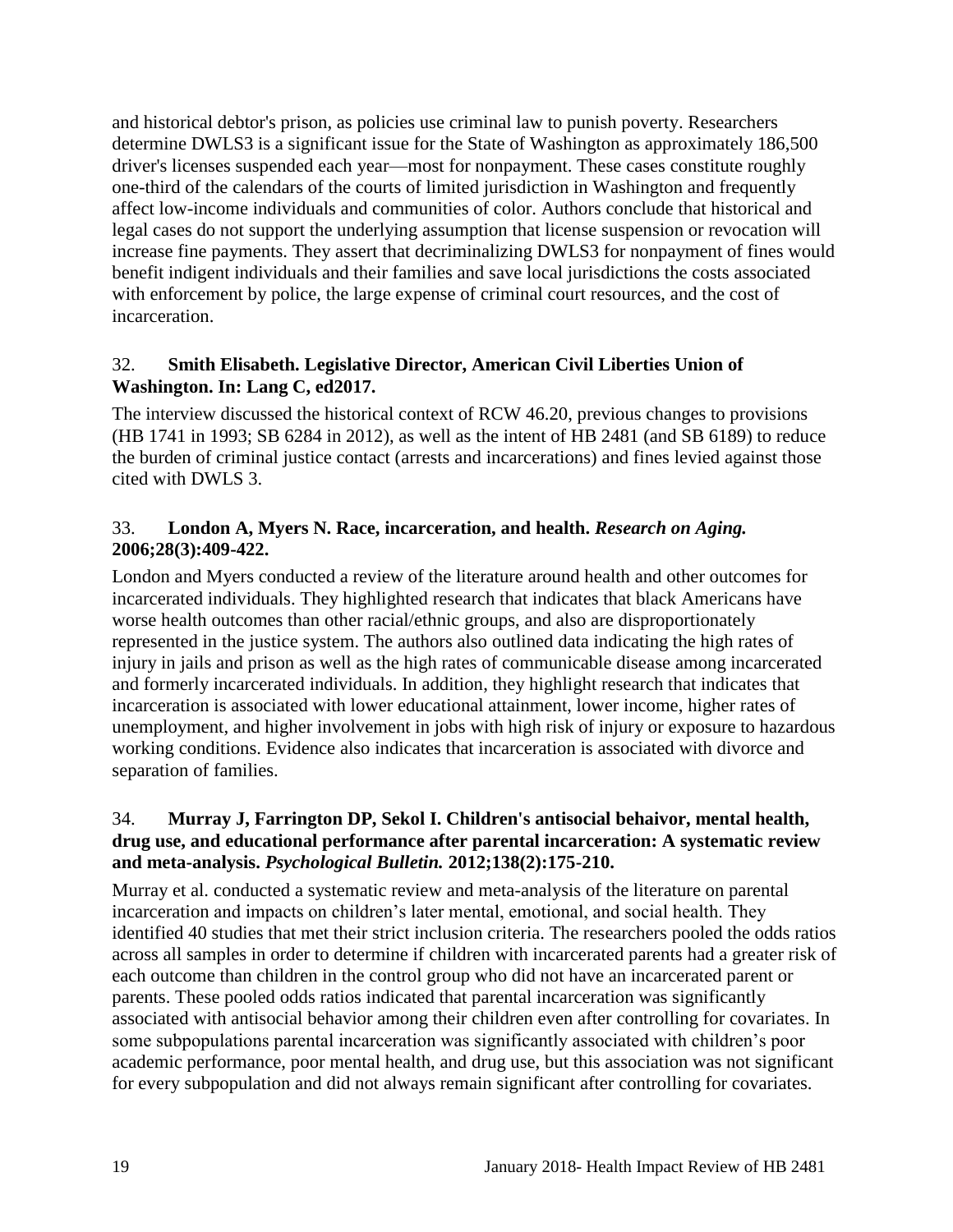### 35. **Roettger ME, Boardman JD. Parental incarceration and gender-based risks for increased body mass index: Evidence from the national longitudinal study of adolescent health in the United States.** *American Journal of Epidemiology.* **2012;175(7):636-644.**

Roettger et al. analyzed data from the National Longitudinal Study of Adolescent Health (1994– 2008). The dataset included 15,558 individuals who had completed interviews for all waves of the study, including 1,205 males and 1,472 females who reported that their biologic mother or father was incarcerated. The researchers found that females who had experienced a parent being incarcerated saw greater increase in Body Mass Index (BMI) over time for than did females whose parents had not been incarcerated. This trend remained significant even after controlling for stressful life events, internalizing behaviors, and a range of individual, familial, and neighborhood characteristics.

## 36. **Swisher RR, Roettger ME. Father's incarceration and youth delinquency and depression: Examining differences by race and ethnicity.** *Journal of Research on Adolescence.* **2012;22(4):597-603.**

Swisher and Roettger analyzed data from the in-home portion of the National Longitudinal Study of Adolescent Health. Due to insufficient sample size for other racial/ethnic groups, only white, black, and Hispanic respondents were included in this study. The researchers found that among all racial/ethnic groups father's incarceration is associated with increased depression and delinquency for the children, even after controlling for other variables such as demographics and family background measures. In addition, when considering these results by race/ethnicity, the data indicate that among Hispanic respondents, having their father incarcerated is associated with a higher propensity for delinquency than among white and black respondents.

#### <span id="page-21-0"></span>37. **Turney K, Wildeman C, Schnittker J. As fathers and felons: Explaining the effects of current and recent incarceration on major depression** *Journal of Health and Social Behavior.* **2012;53(4):465-481.**

Turney et al. analyzed data from the longitudinal Fragile Families and Child Wellbeing study. The researchers found that currently and recently incarcerated fathers are more likely to report a change in employment status, separation from a child's mother, a change in relationship quality, and depression. The association between incarceration and depression remained significant even after controlling for variables such as demographic characteristics and history of depression.

#### 38. **Wu E, El-Bassel N, Gilbert L. Prior incarceration and barriers to receipt of services among entrants to alternative incarceration programs: A gender-based disparity.** *Journal of Urban Health: Bulletin of the New York Academy of Medicine.* **2012;89(2):384-395.**

Wu et al. collected data from a random sample of adults (N=322; 83 women and 239 men) entering alternative to incarceration programs in New York City. Researchers collected data though structured interviews including information on sociodemographics, substance use, prior incarcerations, and barriers that had prevented a participant from visiting or returning to a service provider. Less than half of the participants had earned a high school diploma or GED. When analyzing collapsed data for male and female participants, they found that a greater number of prior incarcerations were significantly associated with a greater number of barriers that prevented